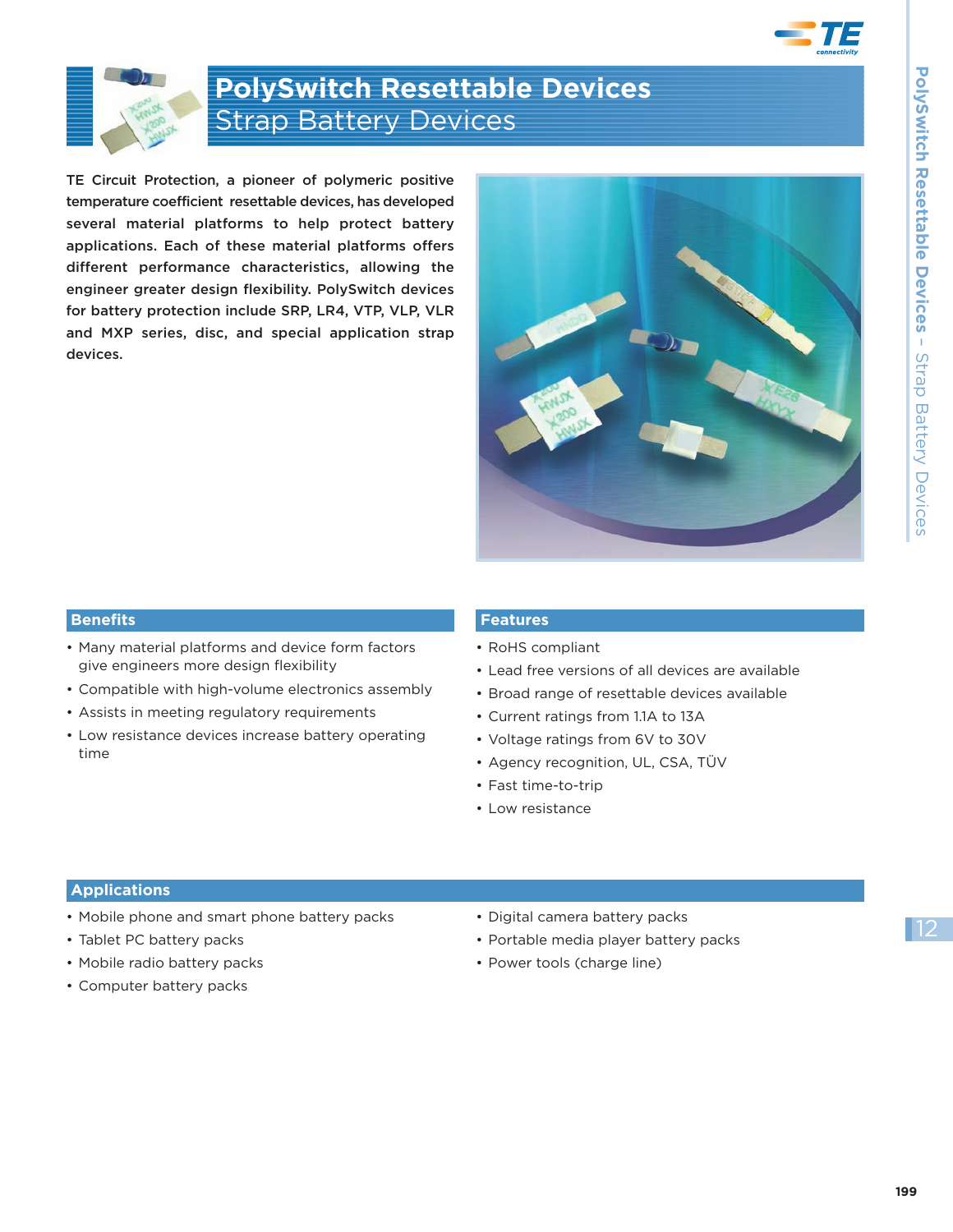

# **Application Selection Guide for Strap Battery Devices**

The guide below lists PolySwitch strap battery devices which are typically used in these applications. The following pages contain the specifications for the part numbers recommended below.

Once a device is selected, the user should evaluate and test each product for its intended application.

|                               |                            |                            | PolySwitch Resettable Devices - Key Device Selection Criteria |                               |  |  |  |  |  |
|-------------------------------|----------------------------|----------------------------|---------------------------------------------------------------|-------------------------------|--|--|--|--|--|
| <b>Protection Application</b> | <b>Additional Comments</b> | <b>Installation Method</b> | <b>Lowest Resistance</b>                                      | <b>Lowest Thermal Cut-off</b> |  |  |  |  |  |
| Mobile phone battery packs    | Li-ion                     | Surface Mount              | refer to Surface-mount section of this catalog                |                               |  |  |  |  |  |
|                               |                            | Prismatic                  | MXP370BD                                                      | <b>VLR175F</b>                |  |  |  |  |  |
| Cordless phone battery packs  | <b>NiMH</b>                | Cylindrical                | VLP210F                                                       |                               |  |  |  |  |  |
|                               |                            |                            | SRP175F                                                       |                               |  |  |  |  |  |
| Mobile radio battery packs    | <b>NiMH</b>                | Cylindrical                | LR4-380F                                                      |                               |  |  |  |  |  |
|                               |                            |                            | SRP350F                                                       |                               |  |  |  |  |  |
| Computer battery packs        | <b>NiMH</b>                | Cylindrical                | LR4-900F                                                      |                               |  |  |  |  |  |
|                               | Li-ion                     | Cylindrical                | LR4-1300SSF                                                   |                               |  |  |  |  |  |
|                               |                            | Prismatic                  | Consult local Rep                                             | Consult local Rep             |  |  |  |  |  |
| Camcorder battery packs       | NiMH or Li-ion             | Prismatic                  | VLP270F                                                       | VTP210GF                      |  |  |  |  |  |
|                               |                            |                            | LR4-380F                                                      |                               |  |  |  |  |  |
| PDA battery packs             | Li-ion                     | Prismatic                  | VLP220F                                                       | <b>VLR175F</b>                |  |  |  |  |  |
| Power tools (charge line)     | NiCd. NiMH or Li-ion       | Cylindrical                | custom LR4                                                    | custom VTP                    |  |  |  |  |  |

| Table B1    | <b>Strap Battery Devices</b> | Product Series - Current Rating, Voltage Rating / Typical Resistance for |                   |                  |                   |                   |
|-------------|------------------------------|--------------------------------------------------------------------------|-------------------|------------------|-------------------|-------------------|
|             | <b>VLR</b>                   | <b>VLP</b>                                                               | <b>VTP</b>        | <b>MXP</b>       | <b>SRP</b>        | LR4               |
| Hold        |                              | <b>Typical Activation Temperature</b>                                    |                   |                  |                   |                   |
| Current (A) | $85^{\circ}$ C               | $90^{\circ}$ C                                                           | $90^{\circ}$ C    | $120^{\circ}$ C  | $125^{\circ}$ C   | $125^{\circ}$ C   |
| 1.10        |                              | -                                                                        | $16V/0.054\Omega$ |                  |                   |                   |
| 1.20        |                              | $16V/0.053\Omega$                                                        |                   | -                | $15V/0.123\Omega$ |                   |
| 1.70        | $12V/0.025\Omega$            |                                                                          | $16V/0.041\Omega$ |                  |                   |                   |
| 1.75        | $12V/0.024\Omega$            | $16V/0.040\Omega$                                                        | 16V/0.040Ω        | -                | $15V/0.070\Omega$ |                   |
| 1.90        |                              |                                                                          |                   | $6V/0.010\Omega$ |                   | $15V/0.056\Omega$ |
| 2.00        |                              | –                                                                        | –                 |                  | $30V/0.045\Omega$ |                   |
| 2.10        |                              | $16V/0.024\Omega$                                                        | $16V/0.024\Omega$ |                  |                   |                   |
| 2.20        |                              | $16V/0.023\Omega$                                                        |                   | -                |                   |                   |
| 2.30        | $12V/0.015\Omega$            |                                                                          | -                 |                  |                   |                   |
| 2.60        |                              |                                                                          | –                 |                  |                   | $15V/0.031\Omega$ |
| 2.70        |                              | $16V/0.015\Omega$                                                        |                   |                  |                   |                   |
| 3.50        |                              |                                                                          |                   |                  | $30V/0.024\Omega$ |                   |
| 3.70        |                              |                                                                          |                   | $6V/0.013\Omega$ |                   |                   |
| 3.80        |                              |                                                                          |                   |                  |                   | $15V/0.020\Omega$ |

4.20 ———— 30V/0.018Ω —  $\frac{\partial}{\partial \theta}$  +  $\frac{\partial}{\partial \theta}$  +  $\frac{\partial}{\partial \theta}$  +  $\frac{\partial}{\partial \theta}$  +  $\frac{\partial}{\partial \theta}$  +  $\frac{\partial}{\partial \theta}$  +  $\frac{\partial}{\partial \theta}$  +  $\frac{\partial}{\partial \theta}$  +  $\frac{\partial}{\partial \theta}$  +  $\frac{\partial}{\partial \theta}$  +  $\frac{\partial}{\partial \theta}$  +  $\frac{\partial}{\partial \theta}$  +  $\frac{\partial}{\partial \theta}$  +  $\frac{\partial}{\partial \theta}$  +  $\frac{\partial}{\partial \theta$ 5.50 ————— 20V/0.013Ω 6.00 ————— 20V/0.011Ω 7.30 ————— 20V/0.009Ω 9.00 ————— 20V/0.008Ω 13.00 ————— 20V/0.006Ω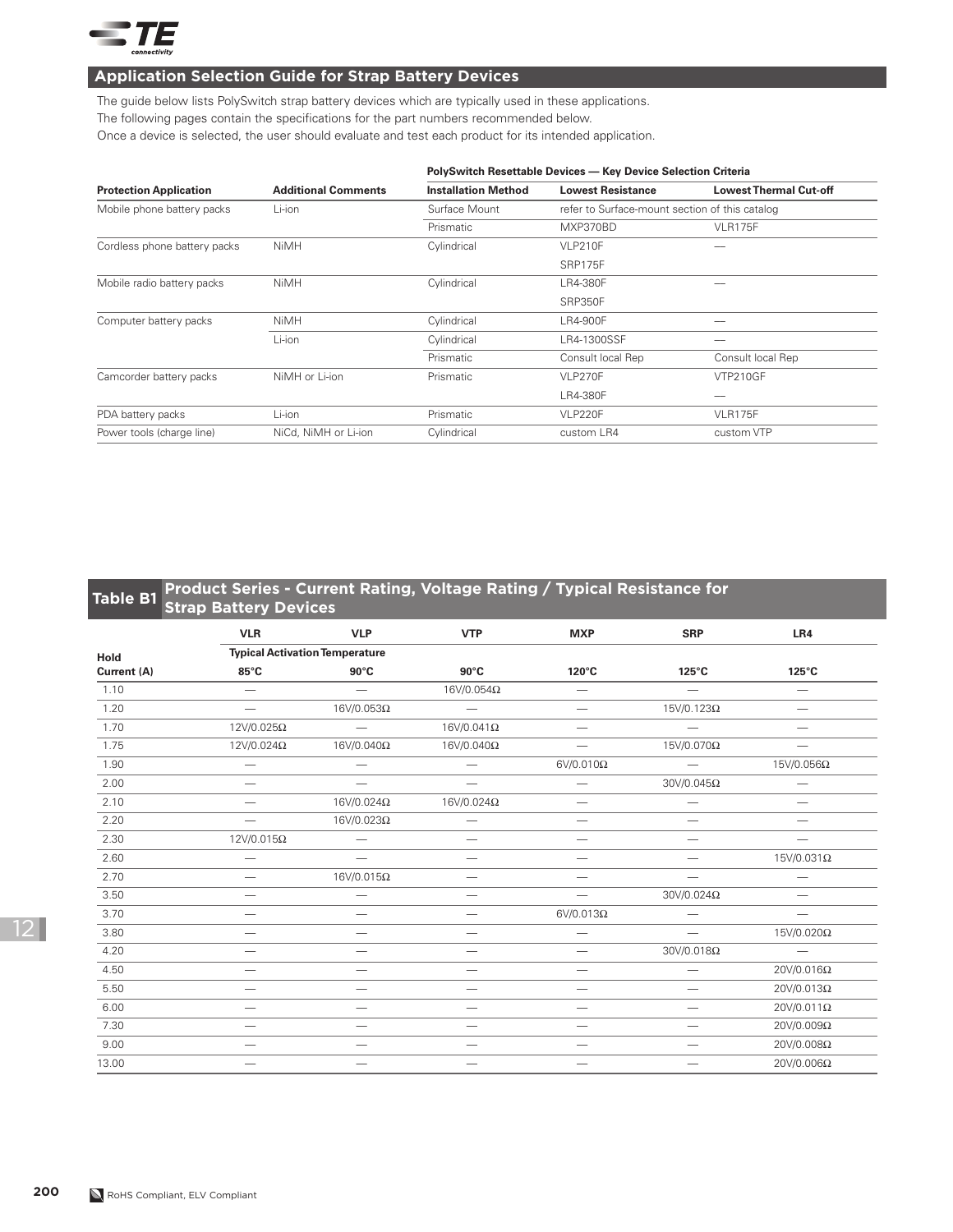

# **Table B2 Thermal Derating for Strap Battery Devices [Hold Current (A) at Ambient Temperature (°C)]**

|                                        | $-40^{\circ}$ C | $-20^{\circ}$ C | <b>Maximum Ambient Temperature</b><br>$0^{\circ}$ C | $20^{\circ}$ C           | $25^{\circ}$ C | $40^{\circ}$ C  | $50^{\circ}$ C | $60^{\circ}$ C | $70^{\circ}$ C | 80°C                     | 85°C |
|----------------------------------------|-----------------|-----------------|-----------------------------------------------------|--------------------------|----------------|-----------------|----------------|----------------|----------------|--------------------------|------|
| <b>Part Number</b>                     | Amps            |                 |                                                     |                          |                |                 |                |                |                |                          |      |
| 85°C Typical Activation<br>VLR*        |                 |                 |                                                     |                          |                |                 |                |                |                |                          |      |
| VLR170F                                | 3.5             | 2.9             | 2.4                                                 | 1.84                     | 1.70           | 1.2             | 1.0            | 0.7            | 0.3            | $\overline{\phantom{0}}$ | -    |
| VLR170LF                               | 3.5             | 2.9             | 2.4                                                 | 1.84                     | 1.70           | 1.2             | 1.0            | 0.7            | 0.3            |                          |      |
| VLR170UF                               | 3.5             | 2.9             | 2.4                                                 | 1.84                     | 1.70           | 1.2             | 1.0            | 0.7            | 0.3            | -                        | -    |
| VLR175F                                | 3.5             | 2.9             | 2.4                                                 | 1.87                     | 1.75           | 1.3             | 1.0            | 0.8            | 0.3            |                          |      |
| VLR175LF                               | 3.5             | 2.9             | 2.4                                                 | 1.87                     | 1.75           | 1.3             | 1.0            | 0.8            | 0.3            | –                        | -    |
| VLR175UF                               | 3.5             | 2.9             | 2.4                                                 | 1.87                     | 1.75           | 1.3             | 1.0            | 0.8            | 0.3            | -                        | -    |
| VLR230F                                | 5.0             | 4.2             | 3.4                                                 | 2.52                     | 2.30           | 1.7             | 1.3            | 0.9            | 0.4            | $\overline{\phantom{0}}$ | -    |
| 90°C Typical Activation<br>VLP*        |                 |                 |                                                     |                          |                |                 |                |                |                |                          |      |
| VLP120UF                               | 2.4             | 2.1             | 1.8                                                 | 1.30                     | 1.20           | 1.0             | 0.7            | 0.6            | 0.3            | 0.2                      | 0.1  |
| VLP175UF                               | 3.2             | 2.7             | 2.3                                                 | 1.70                     | 1.75           | 1.2             | 1.0            | 0.8            | 0.5            | 0.2                      | 0.1  |
| VLP210F                                | 4.3             | 3.6             | 2.9                                                 | 2.31                     | 2.10           | 1.6             | 1.3            | 1.0            | 0.6            | 0.3                      | 0.1  |
| VLP220F                                | 4.5             | 3.8             | 3.0                                                 | 2.45                     | 2.20           | 1.7             | 1.4            | 1.1            | 0.7            | 0.3                      | 0.1  |
| VLP270F                                | 5.6             | 4.7             | 4.0                                                 | 3.05                     | 2.70           | 2.2             | 1.7            | 1.4            | 0.9            | 0.4                      | 0.1  |
| VTP*                                   |                 |                 |                                                     |                          |                |                 |                |                |                |                          |      |
| VTP110F                                | 2.0             | 1.7             | 1.4                                                 | 1.12                     | 1.10           | 0.85            | 0.75           | 0.7            | 0.4            | 0.2                      | 0.1  |
| VTP170F                                | 3.2             | 2.7             | 2.2                                                 | 1.80                     | 1.70           | 1.3             | 1.0            | 0.8            | 0.5            | 0.3                      | 0.1  |
| VTP170SSF                              | 3.2             | 2.7             | 2.2                                                 | 1.80                     | 1.70           | 1.3             | 1.0            | 0.8            | 0.5            | 0.3                      | 0.1  |
| VTP170XF                               | 3.2             | 2.7             | 2.2                                                 | 1.80                     | 1.70           | 1.3             | 1.0            | 0.8            | 0.5            | 0.3                      | 0.1  |
| VTP170XSF                              | 3.2             | 2.7             | 2.2                                                 | 1.80                     | 1.70           | 1.3             | 1.0            | 0.8            | 0.5            | 0.3                      | 0.1  |
| VTP175F                                | 3.2             | 2.7             | 2.2                                                 | 1.84                     | 1.75           | 1.3             | 1.0            | 0.8            | 0.5            | 0.3                      | 0.1  |
| VTP175LF                               | 3.2             | 2.7             | 2.2                                                 | 1.84                     | 1.75           | 1.3             | 1.0            | 0.8            | 0.5            | 0.3                      | 0.1  |
| VTP210GF                               | 4.1             | 3.5             | 2.9                                                 | 2.26                     | 2.10           | 1.6             | 1.3            | 1.0            | 0.7            | 0.4                      | 0.1  |
| VTP210SF                               | 4.1             | 3.5             | 2.9                                                 | 2.26                     | 2.10           | 1.6             | 1.3            | 1.0            | 0.7            | 0.4                      | 0.1  |
| 120°C Typical Activation<br>MXP*       |                 |                 |                                                     |                          |                |                 |                |                |                |                          |      |
| MXP190BB                               |                 | -               | 2.6                                                 | $\overline{\phantom{0}}$ | 1.90           | $\qquad \qquad$ | -              | 0.85           | -              | -                        | -    |
| MXP370BD                               | -               |                 | 5.0                                                 | $\overline{\phantom{m}}$ | 3.70           | $\qquad \qquad$ |                | 1.90           |                | -                        | -    |
| 125°C Typical Activation<br><b>SRP</b> |                 |                 |                                                     |                          |                |                 |                |                |                |                          |      |
| SRP120F                                | 1.9             | 1.7             | 1.5                                                 | 1.20                     | 1.17           | 1.0             | 0.9            | 0.8            | 0.6            | 0.5                      | 0.4  |
| SRP120LF                               | 1.9             | 1.7             | 1.5                                                 | 1.20                     | 1.17           | 1.0             | 0.9            | 0.8            | 0.6            | 0.5                      | 0.4  |
| SRP120SF                               | 1.9             | 1.7             | 1.5                                                 | 1.20                     | 1.17           | 1.0             | 0.9            | 0.8            | 0.6            | 0.5                      | 0.4  |
| SRP175F                                | 2.5             | 2.2             | 2.0                                                 | 1.75                     | 1.68           | 1.4             | 1.3            | 1.2            | 1.0            | 0.9                      | 0.8  |
| SRP175LF                               | 2.5             | 2.2             | 2.0                                                 | 1.75                     | 1.68           | 1.4             | 1.3            | 1.2            | 1.0            | 0.9                      | 0.8  |
| SRP175SF                               | 2.5             | 2.2             | 2.0                                                 | 1.75                     | 1.68           | 1.4             | 1.3            | 1.2            | 1.0            | 0.9                      | 0.8  |
| SRP200F                                | 3.1             | 2.8             | 2.5                                                 | 2.00                     | 1.97           | 1.7             | 1.5            | 1.4            | 1.2            | 1.0                      | 0.9  |
| SRP350F                                | 5.3             | 4.8             | 4.3                                                 | 3.50                     | 3.44           | 3.0             | 2.7            | 2.5            | 2.1            | 1.8                      | 1.7  |
| SRP420F                                | 6.3             | 5.7             | 5.1                                                 | 4.20                     | 4.11           | 3.6             | 3.3            | 3.0            | 2.6            | 2.2                      | 2.1  |
| LR4                                    |                 |                 |                                                     |                          |                |                 |                |                |                |                          |      |
| LR4-190F                               | 2.8             | 2.5             | 2.3                                                 | 1.9                      | 1.86           | 1.6             | 1.5            | 1.4            | 1.2            | 1.1                      | 1.0  |
| LR4-260F                               | 3.8             | 3.4             | 3.1                                                 | 2.6                      | 2.54           | 2.2             | 2.0            | 1.9            | 1.7            | 1.4                      | 1.3  |
| LR4-260SF                              | 3.8             | 3.4             | 3.1                                                 | 2.6                      | 2.54           | 2.2             | 2.0            | 1.9            | 1.7            | 1.4                      | 1.3  |
| LR4-380F                               | 5.4             | 4.9             | 4.4                                                 | 3.8                      | 3.64           | 3.3             | 3.0            | 2.8            | 2.5            | 2.3                      | 2.1  |
| LR4-380XF                              |                 | 4.9             |                                                     | 3.8                      | 3.64           | 3.3             | 3.0            | 2.8            | 2.5            | 2.3                      | 2.1  |
| LR4-450F                               | 5.4<br>6.5      | 5.8             | 4.4<br>5.3                                          | 4.5                      | 4.38           | 3.9             | 3.6            | 3.3            | 2.9            | 2.6                      | 2.4  |
| LR4-550F                               | 7.6             | 6.9             | 6.2                                                 |                          | 5.32           | 4.7             | 4.3            | 4.0            | 3.6            | 3.2                      | 3.0  |
|                                        |                 |                 |                                                     | 5.5                      |                |                 |                |                |                |                          | 3.2  |
| LR4-600F                               | 8.7             | 7.8             | 7.1                                                 | 6.0                      | 5.86           | 5.2             | 4.7            | 4.4            | 3.9            | 3.4                      | 3.2  |
| LR4-600XF                              | 8.7             | 7.8             | 7.1                                                 | 6.0                      | 5.86           | 5.2             | 4.7            | 4.4            | 3.9            | 3.4                      | 4.0  |
| LR4-730F<br>LR4-900F                   | 10.5<br>12.7    | 9.5<br>11.4     | 8.6<br>10.0                                         | 7.3<br>9.0               | 7.13<br>8.50   | 6.3<br>7.5      | 5.7<br>6.8     | 5.4<br>6.2     | 4.7<br>5.5     | 4.2<br>4.9               | 4.5  |
| LR4-1300SSF                            | 17.9            | 16.2            | 14.5                                                | 13.0                     | 12.40          | 11.1            | 10.3           | 9.5            | 8.6            | 7.7                      | 7.2  |
|                                        |                 |                 |                                                     |                          |                |                 |                |                |                |                          |      |

\* Product electrical characteristics determined at 25°C.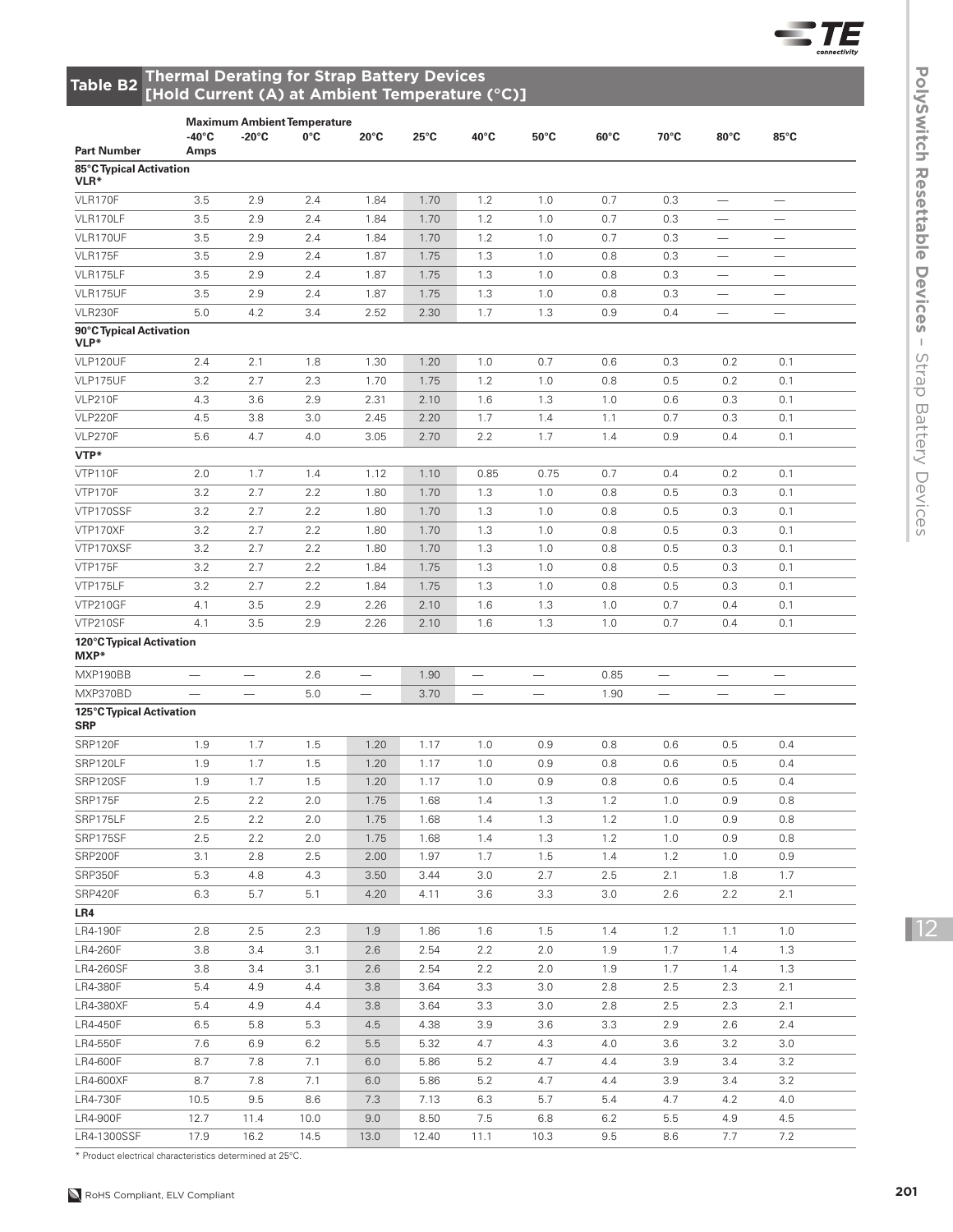

# **Figure B1 Thermal Derating Curve for Strap Battery Devices**

- **B = SRP**
- **C = VTP,VLP, MXP**
- **D = VLR**
- **A = Figure B1 LR4** 200 **C D** 180 % of Rated Hold and Trip Current 160 **% of Rated Hold andTrip Current B** 140 **A** 120 100 80 60 **A B** 40 20  $_{0}^{0}$  L **C** 80 **D** 90 -50 -40 -30 -20 -10 0 10 20 30 40 50 60 70 80**D** 90 **Temperature (˚C)**

# **Table B3 Electrical Characteristics for Strap Battery Devices**

| Part                             | ŀн   | I <sub>T</sub> | <b>V<sub>MAX</sub></b> | $I_{MAX}$ | $P_{D,MAX}$ | Max. Time-to-trip |     | $R_{MIN}$  | $R_{MAX}$  | $R_{1MAX}$ | <b>Figure for</b> |
|----------------------------------|------|----------------|------------------------|-----------|-------------|-------------------|-----|------------|------------|------------|-------------------|
| <b>Number</b>                    | (A)  | (A)            | $(V_{DC})$             | (A)       | (W)         | (A)               | (s) | $(\Omega)$ | $(\Omega)$ | $(\Omega)$ | <b>Dimensions</b> |
| 85°C Typical Activation<br>VLR*  |      |                |                        |           |             |                   |     |            |            |            |                   |
| VLR170F                          | 1.70 | 4.1            | 12                     | 100       | 1.4         | 8.50              | 5.0 | 0.018      | 0.032      | 0.064      | B <sub>3</sub>    |
| VLR170LF                         | 1.70 | 4.1            | 12                     | 100       | 1.4         | 8.50              | 5.0 | 0.018      | 0.032      | 0.064      | B <sub>3</sub>    |
| VLR170UF                         | 1.70 | 4.1            | 12                     | 100       | 1.4         | 8.50              | 5.0 | 0.018      | 0.032      | 0.064      | <b>B5</b>         |
| VLR175F                          | 1.75 | 4.2            | 12                     | 100       | 1.4         | 8.75              | 5.0 | 0.017      | 0.031      | 0.062      | B <sub>3</sub>    |
| VLR175LF                         | 1.75 | 4.2            | 12                     | 100       | 1.4         | 8.75              | 5.0 | 0.017      | 0.031      | 0.062      | B <sub>3</sub>    |
| VLR175UF                         | 1.75 | 4.2            | 12                     | 100       | 1.4         | 8.75              | 5.0 | 0.017      | 0.031      | 0.062      | B <sub>5</sub>    |
| VLR230F                          | 2.30 | 5.0            | 12                     | 100       | 2.5         | 10.00             | 5.0 | 0.012      | 0.018      | 0.036      | B <sub>3</sub>    |
| 90°C Typical Activation<br>VLP*  |      |                |                        |           |             |                   |     |            |            |            |                   |
| VLP120UF                         | 1.20 | 3.6            | 16                     | 60        | 1.6         | 7.00              | 5.0 | 0.039      | 0.067      | 0.134      | B <sub>5</sub>    |
| VLP175UF                         | 1.75 | 3.9            | 16                     | 60        | 1.6         | 8.75              | 5.0 | 0.030      | 0.050      | 0.100      | B <sub>5</sub>    |
| VLP210F                          | 2.10 | 5.0            | 16                     | 60        | 1.8         | 10.50             | 5.0 | 0.018      | 0.030      | 0.060      | <b>B2</b>         |
| VLP220F                          | 2.20 | 5.3            | 16                     | 60        | 1.8         | 11.00             | 5.0 | 0.017      | 0.029      | 0.058      | B <sub>3</sub>    |
| VLP270F                          | 2.70 | 6.5            | 16                     | 60        | 2.5         | 13.50             | 5.0 | 0.012      | 0.018      | 0.036      | B <sub>3</sub>    |
| VTP*                             |      |                |                        |           |             |                   |     |            |            |            |                   |
| VTP110F                          | 1.10 | 2.7            | 16                     | 100       | 1.3         | 5.50              | 5.0 | 0.038      | 0.070      | 0.140      | B <sub>5</sub>    |
| VTP170F                          | 1.70 | 3.4            | 16                     | 100       | 1.4         | 8.50              | 5.0 | 0.030      | 0.052      | 0.105      | B <sub>2</sub>    |
| VTP170SSF                        | 1.70 | 3.4            | 16                     | 100       | 1.4         | 8.50              | 5.0 | 0.030      | 0.052      | 0.105      | <b>B7</b>         |
| VTP170XF                         | 1.70 | 3.4            | 16                     | 100       | 1.4         | 8.50              | 5.0 | 0.030      | 0.052      | 0.105      | B <sub>3</sub>    |
| VTP170XSF                        | 1.70 | 3.4            | 16                     | 100       | 1.4         | 8.50              | 5.0 | 0.030      | 0.052      | 0.105      | <b>B4</b>         |
| VTP175F                          | 1.75 | 3.6            | 16                     | 100       | 1.4         | 8.75              | 5.0 | 0.029      | 0.051      | 0.102      | B <sub>3</sub>    |
| VTP175LF                         | 1.75 | 3.6            | 16                     | 100       | 1.4         | 8.75              | 5.0 | 0.029      | 0.051      | 0.102      | B <sub>3</sub>    |
| VTP210GF                         | 2.10 | 4.7            | 16                     | 100       | 1.5         | 10.00             | 5.0 | 0.018      | 0.030      | 0.060      | B <sub>3</sub>    |
| VTP210SF                         | 2.10 | 4.7            | 16                     | 100       | 1.5         | 10.00             | 5.0 | 0.018      | 0.030      | 0.060      | <b>B4</b>         |
| 120°C Typical Activation<br>MXP* |      |                |                        |           |             |                   |     |            |            |            |                   |
| MXP190BB                         | 1.90 | 4.9            | 6                      | 50        | 1.0         | 9.50              | 2.0 | 0.007      | 0.015      | 0.024      | <b>B12</b>        |
| MXP370BD                         | 3.70 | 9.0            | 6                      | 50        | 1.3         | 18.50             | 5.0 | 0.004      | 0.010      | 0.016      | <b>B12</b>        |

\* Product electrical characteristics determined at 25°C.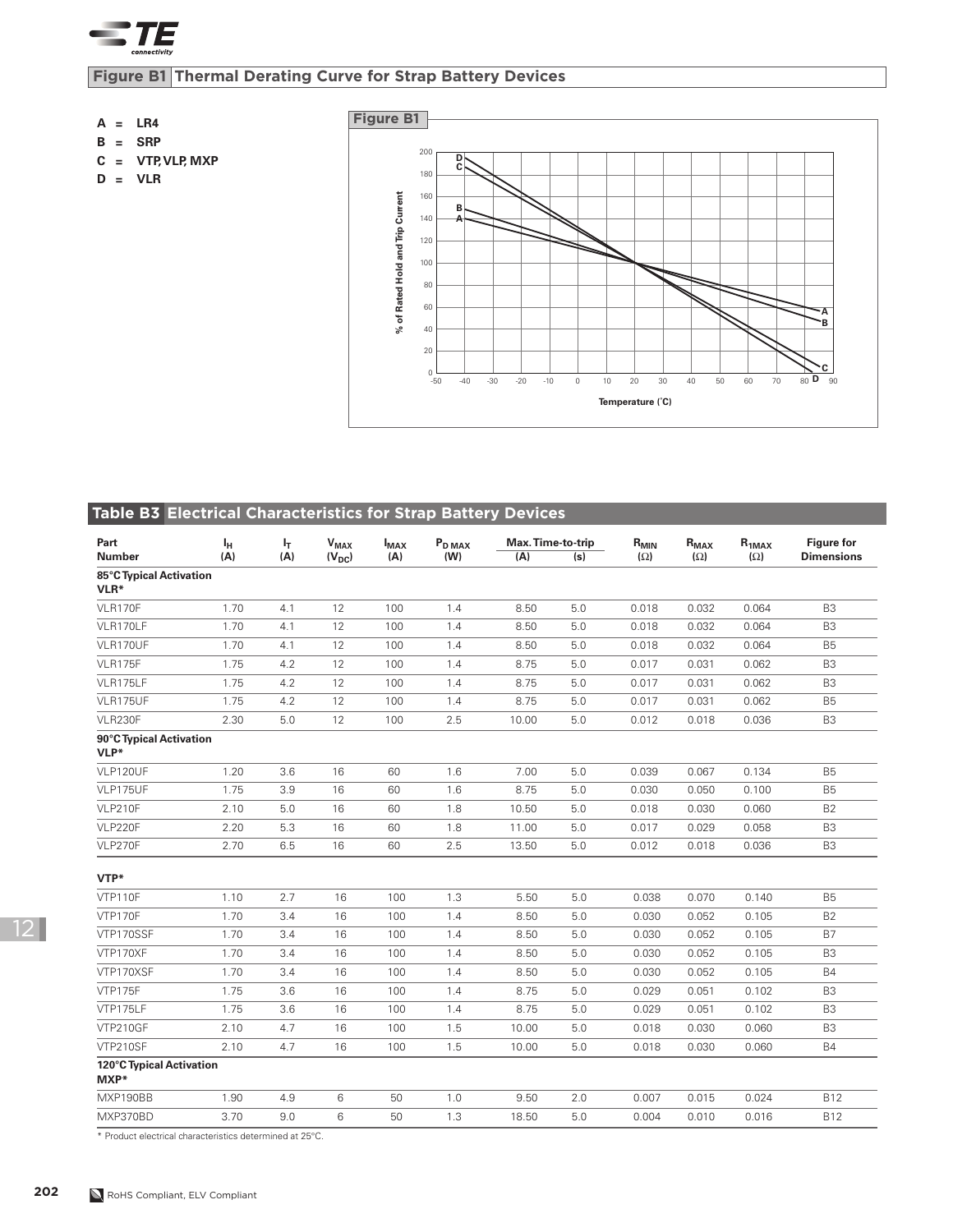| Table B3 Electrical Characteristics for Strap Battery Devices |                |       |                        |           |                             |                   |      |            |            |            | Cont'd            |
|---------------------------------------------------------------|----------------|-------|------------------------|-----------|-----------------------------|-------------------|------|------------|------------|------------|-------------------|
| Part                                                          | Ι <sub>Η</sub> | $I_T$ | <b>V<sub>MAX</sub></b> | $I_{MAX}$ | $\mathbf{P}_{\text{D MAX}}$ | Max. Time-to-trip |      | $R_{MIN}$  | $R_{MAX}$  | $R_{1MAX}$ | <b>Figure for</b> |
| <b>Number</b>                                                 | (A)            | (A)   | $(V_{DC})$             | (A)       | (W)                         | (A)               | (s)  | $(\Omega)$ | $(\Omega)$ | $(\Omega)$ | <b>Dimensions</b> |
| 125°C Typical Activation<br><b>SRP</b>                        |                |       |                        |           |                             |                   |      |            |            |            |                   |
| SRP120F                                                       | 1.20           | 2.7   | 15                     | 100       | 1.2                         | 6.00              | 5.0  | 0.085      | 0.160      | 0.220      | <b>B6</b>         |
| SRP120LF                                                      | 1.20           | 2.7   | 15                     | 100       | 1.2                         | 6.00              | 5.0  | 0.085      | 0.160      | 0.220      | B <sub>6</sub>    |
| SRP120SF                                                      | 1.20           | 2.7   | 15                     | 100       | 1.2                         | 6.00              | 5.0  | 0.085      | 0.160      | 0.220      | <b>B10</b>        |
| SRP175F                                                       | 1.75           | 3.8   | 15                     | 100       | 1.5                         | 8.75              | 5.0  | 0.050      | 0.090      | 0.120      | B <sub>6</sub>    |
| SRP175LF                                                      | 1.75           | 3.8   | 15                     | 100       | 1.5                         | 8.75              | 5.0  | 0.050      | 0.090      | 0.120      | B <sub>6</sub>    |
| SRP175SF                                                      | 1.75           | 3.8   | 15                     | 100       | 1.5                         | 8.75              | 5.0  | 0.050      | 0.090      | 0.120      | <b>B10</b>        |
| SRP200F                                                       | 2.00           | 4.4   | 30                     | 100       | 1.9                         | 10.00             | 4.0  | 0.030      | 0.060      | 0.100      | B <sub>6</sub>    |
| SRP350F                                                       | 3.50           | 6.3   | 30                     | 100       | 2.5                         | 20.00             | 3.0  | 0.017      | 0.031      | 0.050      | B <sub>6</sub>    |
| SRP420F                                                       | 4.20           | 7.6   | 30                     | 100       | 2.9                         | 20.00             | 6.0  | 0.012      | 0.024      | 0.040      | B <sub>6</sub>    |
| LR4                                                           |                |       |                        |           |                             |                   |      |            |            |            |                   |
| LR4-190F                                                      | 1.90           | 3.9   | 15                     | 100       | 1.2                         | 9.5               | 5.0  | 0.0390     | 0.0720     | 0.102      | B <sub>8</sub>    |
| LR4-260F                                                      | 2.60           | 5.8   | 15                     | 100       | 2.5                         | 13.0              | 5.0  | 0.0200     | 0.0420     | 0.063      | B <sub>8</sub>    |
| LR4-260SF                                                     | 2.60           | 5.8   | 15                     | 100       | 2.5                         | 13.0              | 5.0  | 0.0200     | 0.0420     | 0.063      | B <sub>9</sub>    |
| LR4-380F                                                      | 3.80           | 8.3   | 15                     | 100       | 2.5                         | 19.0              | 5.0  | 0.0130     | 0.0260     | 0.037      | B <sub>8</sub>    |
| LR4-380XF                                                     | 3.80           | 8.3   | 15                     | 100       | 2.5                         | 19.0              | 5.0  | 0.0130     | 0.0260     | 0.037      | B <sub>8</sub>    |
| LR4-450F                                                      | 4.50           | 8.9   | 20                     | 100       | 2.3                         | 22.5              | 5.0  | 0.0110     | 0.0200     | 0.028      | B <sub>8</sub>    |
| LR4-550F                                                      | 5.50           | 10.5  | 20                     | 100       | 2.8                         | 27.5              | 5.0  | 0.0090     | 0.0160     | 0.022      | B <sub>8</sub>    |
| LR4-600F                                                      | 6.00           | 11.7  | 20                     | 100       | 2.8                         | 30.0              | 5.0  | 0.0070     | 0.0140     | 0.019      | B <sub>8</sub>    |
| LR4-600XF                                                     | 6.00           | 11.7  | 20                     | 100       | 2.8                         | 30.0              | 5.0  | 0.0075     | 0.0140     | 0.019      | B <sub>8</sub>    |
| LR4-730F                                                      | 7.30           | 14.1  | 20                     | 100       | 3.3                         | 30.0              | 5.0  | 0.0060     | 0.0120     | 0.015      | B <sub>8</sub>    |
| LR4-900F                                                      | 9.00           | 16.7  | 20                     | 100       | 3.8                         | 45.0              | 5.0  | 0.0060     | 0.0100     | 0.014      | B8                |
| LR4-1300SSF                                                   | 13.00          | 21.2  | 20                     | 100       | 4.5                         | 50.0              | 10.0 | 0.0035     | 0.0065     | 0.009      | <b>B11</b>        |

\* Product electrical characteristics determined at 25°C.

## **Notes:**

I<sub>H</sub> : Hold current: maximum current device will pass without interruption in 20°C still air unless otherwise specified.<br>I<sub>T</sub> : Trip current: minimum current that will switch the device from low resistance to high resista

 $I_{T}$  : Trip current: minimum current that will switch the device from low resistance to high resistance in 20°C still air unless otherwise specified.<br>V<sub>MAX</sub> : Maximum voltage device can withstand without damage at rated

 $V_{MAX}$  : Maximum voltage device can withstand without damage at rated current.<br> $I_{MAX}$  : Maximum fault current device can withstand without damage at rated volt

 $I_{MAX}$  : Maximum fault current device can withstand without damage at rated voltage.<br> $P_D$  : Power dissipated from device when in the tripped state in 20°C still air unless  $P_D$  : Power dissipated from device when in the tripped state in 20°C still air unless otherwise specified.<br> $R_{MIN}$  : Minimum resistance of device as supplied at 20°C unless otherwise specified.

 $R_{\text{MIN}}$  : Minimum resistance of device as supplied at 20°C unless otherwise specified.<br> $R_{\text{MAX}}$  : Maximum resistance of device as supplied at 20°C unless otherwise specified

 $R_{MAX}$  : Maximum resistance of device as supplied at 20°C unless otherwise specified.<br> $R_{1MAX}$  : Maximum resistance, measured at 20°C unless otherwise specified, of device : Maximum resistance, measured at 20°C unless otherwise specified, of device one hour after being tripped the first time.

# **Figure B2-B12 Dimension Figures for Strap Battery Devices**







**N** RoHS Compliant, ELV Compliant **203**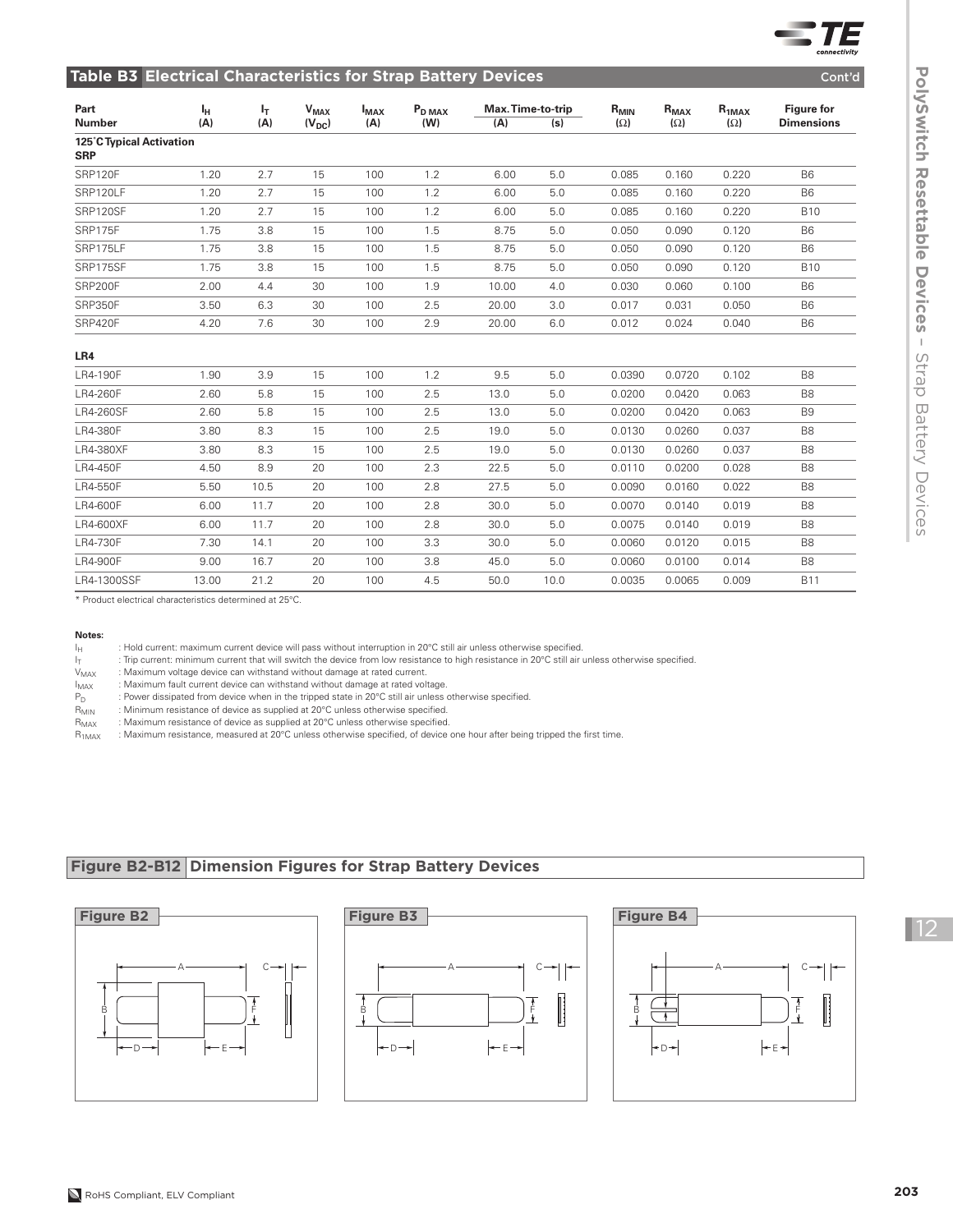

# **Figure B2-B12 Dimension Figures for Strap Battery Devices Cont'd** Cont'd

















# **Table B4 Dimensions for Strap Battery Devices in Millimeters (Inches)**

|                                       |         | А       |         | в                   |                                 | C            |         | D       |         | Е       |         | F       |                |
|---------------------------------------|---------|---------|---------|---------------------|---------------------------------|--------------|---------|---------|---------|---------|---------|---------|----------------|
| <b>Part Number</b>                    | Min.    | Max.    | Min.    | Max.                | Min.                            | $\n  Max.\n$ | Min.    | Max.    | Min.    | Max.    | Min.    | Max.    | Figure         |
| 85°C Typical Activation<br><b>VLR</b> |         |         |         |                     |                                 |              |         |         |         |         |         |         |                |
| VLR170F                               | 20.8    | 23.2    | 3.5     | 3.9                 |                                 | 0.8          | 4.5     | 6.5     | 4.5     | 6.5     | 2.4     | 2.6     | B <sub>3</sub> |
|                                       | (0.832) | (0.928) | (0.140) | (0.156)             | —                               | (0.032)      | (0.180) | (0.260) | (0.180) | (0.260) | (0.096) | (0.104) |                |
| VLR170LF                              | 38.8    | 41.2    | 3.5     | 3.9                 | $\overline{\phantom{0}}$        | 0.8          | 8.7     | 10.3    | 18.7    | 20.3    | 2.4     | 2.6     | B <sub>3</sub> |
|                                       | (1.552) | (1.648) | (0.140) | (0.156)             |                                 | (0.032)      | (0.348) | (0.412) | (0.748) | (0.812) | (0.096) | (0.104) |                |
| VLR170UF                              | 20.8    | 23.2    | 3.5     | 3.7                 | —                               | 0.07         | 5.3     | 6.7     | 5.3     | 6.7     | 2.4     | 2.6     | <b>B5</b>      |
|                                       | (0.832) | (0.928) |         | $(0.140)$ $(0.148)$ | $\hspace{0.1mm}-\hspace{0.1mm}$ | (0.003)      | (0.212) | (0.268) | (0.212) | (0.268) | (0.096) | (0.104) |                |
| <b>VLR175F</b>                        | 23.0    | 24.5    | 2.9     | 3.3                 | 0.5                             | 0.8          | 4.7     | 7.2     | 3.8     | 5.4     | 2.4     | 2.6     | B <sub>3</sub> |
|                                       | (0.920) | (0.980) |         | $(0.116)$ $(0.132)$ | (0.020)                         | (0.032)      | (0.188) | (0.288) | (0.152) | (0.216) | (0.096) | (0.104) |                |
| VLR175LF                              | 29.3    | 31.7    | 2.9     | 3.3                 | –                               | 0.8          | 5.2     | 6.8     | 10      | 12.5    | 2.4     | 2.6     | B <sub>3</sub> |
|                                       | (1.172) | (1.268) |         | $(0.116)$ $(0.132)$ | $\hspace{0.1mm}-\hspace{0.1mm}$ | (0.032)      | (0.208) | (0.272) | (0.400) | (0.500) | (0.096) | (0.104) |                |
| VLR175UF                              | 23.0    | 24.5    | 2.9     | 3.1                 | $\overline{\phantom{m}}$        | 0.7          | 5.2     | 7.5     | 4.3     | 5.7     | 2.4     | 2.6     | <b>B5</b>      |
|                                       | (0.920) | (0.980) |         | $(0.116)$ $(0.124)$ |                                 | (0.028)      | (0.208) | (0.300) | (0.172) | (0.228) | (0.096) | (0.104) |                |
| VLR230F                               | 20.9    | 23.1    | 4.9     | 5.3                 | —                               | 0.8          | 4.1     | 5.8     | 4.1     | 5.8     | 3.9     | 4.1     | B <sub>3</sub> |
|                                       | (0.836) | (0.924) |         | $(0.196)$ $(0.212)$ |                                 | (0.032)      | (0.164) | (0.232) | (0.164) | (0.232) | (0.156) | (0.164) |                |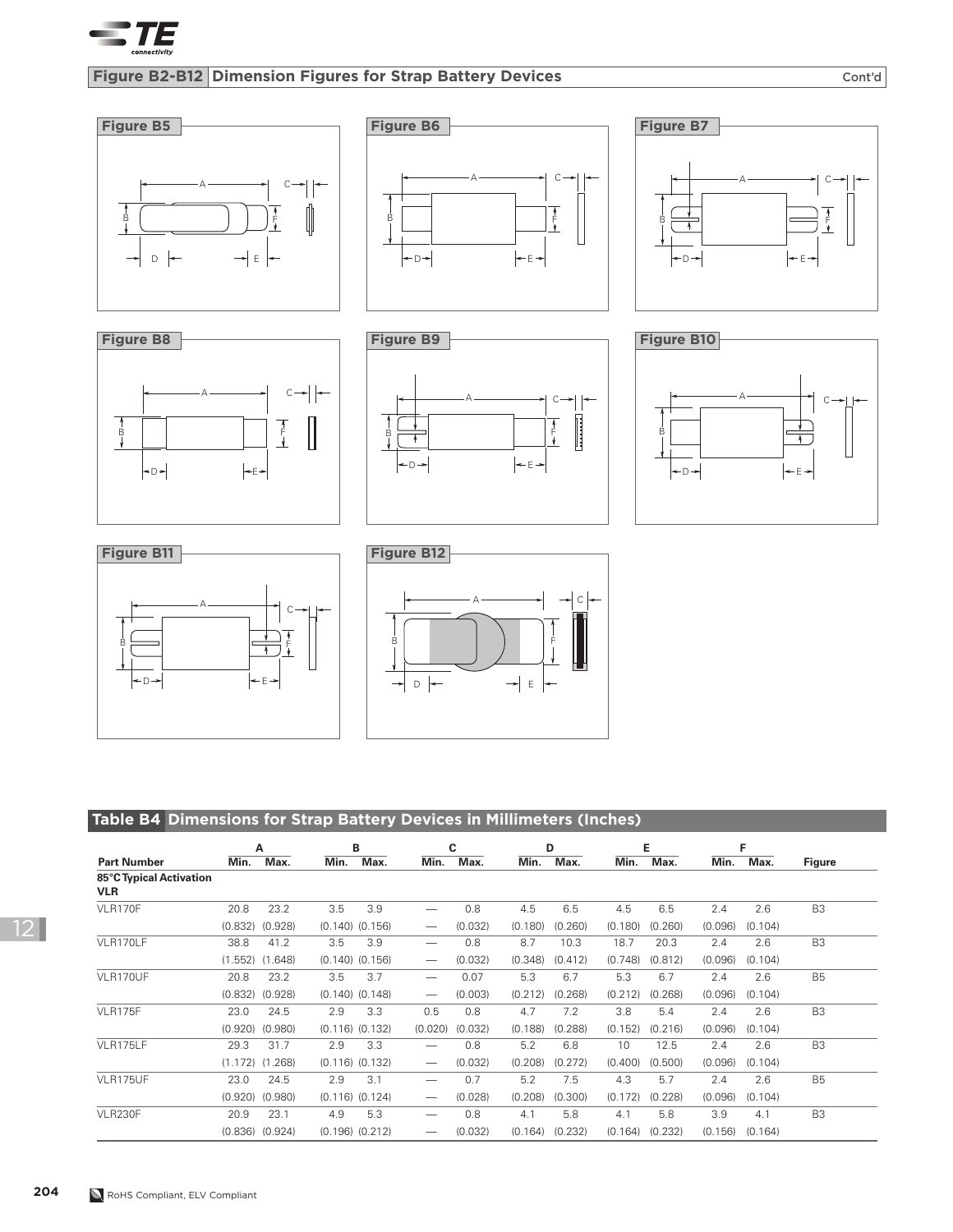| connectivity |
|--------------|

| Table B4 Dimensions for Strap Battery Devices in Millimeters (Inches) |                     |                     |                                     |                    |                                            |                    | Cont'd         |
|-----------------------------------------------------------------------|---------------------|---------------------|-------------------------------------|--------------------|--------------------------------------------|--------------------|----------------|
|                                                                       | А                   | B                   | C                                   | D                  | Е                                          | F                  |                |
| <b>Part Number</b>                                                    | Min.<br>Max.        | Max.<br>Min.        | Max.<br>Min.                        | Max.<br>Min.       | Max.<br>Min.                               | Min.<br>Max.       | <b>Figure</b>  |
| 90°C Typical Activation<br><b>VLP</b>                                 |                     |                     |                                     |                    |                                            |                    |                |
| VLP120UF                                                              | 10.9<br>11.8        | 4.6<br>4.4          | 0.7<br>$\overbrace{\qquad \qquad }$ | 5.5<br>6.5         | 1.65<br>1.9                                | 2.3<br>2.5         | B <sub>5</sub> |
|                                                                       | (0.430)<br>(0.460)  | $(0.170)$ $(0.180)$ | (0.028)<br>-                        | (0.220)<br>(0.260) | (0.065)<br>(0.075)                         | (0.091)<br>(0.098) |                |
| VLP175UF                                                              | 19.0<br>21.0        | 3.4<br>3.6          | 0.7<br>$\overline{\phantom{0}}$     | 10.0<br>11.0       | 2.5<br>3.5                                 | 2.9<br>3.1         | B <sub>5</sub> |
|                                                                       | (0.830)<br>(0.750)  | $(0.130)$ $(0.140)$ | (0.030)                             | (0.390)<br>(0.430) | (0.100)<br>(0.140)                         | (0.110)<br>(0.120) |                |
| VLP210F                                                               | 17.5<br>15.4        | 6.9<br>7.3          | 0.6<br>0.8                          | 4.0<br>6.2         | 4.0<br>6.2                                 | 3.9<br>4.1         | <b>B2</b>      |
|                                                                       | (0.700)<br>(0.616)  | $(0.276)$ $(0.292)$ | (0.024)<br>(0.032)                  | (0.160)<br>(0.248) | (0.248)<br>(0.160)                         | (0.164)<br>(0.156) |                |
| VLP220F                                                               | 21.1<br>23.3        | 3.5<br>3.9          | 0.6<br>0.8                          | 5.1<br>6.8         | 5.1<br>6.8                                 | 2.9<br>3.1         | B <sub>3</sub> |
|                                                                       | (0.844)<br>(0.932)  | $(0.140)$ $(0.156)$ | (0.024)<br>(0.032)                  | (0.204)<br>(0.272) | (0.204)<br>(0.272)                         | (0.124)<br>(0.116) |                |
| VLP270F                                                               | 20.9<br>23.1        | 4.9<br>5.3          | 0.6<br>0.8                          | 4.1<br>5.8         | 4.1<br>5.8                                 | 3.9<br>4.1         | B <sub>3</sub> |
|                                                                       | $(0.836)$ $(0.924)$ | $(0.196)$ $(0.212)$ | (0.024)<br>(0.032)                  | (0.164)<br>(0.232) | (0.232)<br>(0.164)                         | (0.156)<br>(0.164) |                |
|                                                                       |                     |                     |                                     |                    |                                            |                    |                |
| <b>VTP</b>                                                            |                     |                     |                                     |                    |                                            |                    |                |
| VTP110F                                                               | 23.6<br>25.6        | 2.7<br>2.9          | 0.7<br>$\overline{\phantom{0}}$     | 7.0<br>8.0         | 7.0<br>8.0                                 | 2.5<br>2.3         | B <sub>5</sub> |
|                                                                       | (1.024)<br>(0.944)  | (0.116)<br>(0.108)  | (0.028)                             | (0.280)<br>(0.320) | (0.280)<br>(0.320)                         | (0.092)<br>(0.100) |                |
| VTP170F                                                               | 17.5<br>15.4        | 7.0<br>7.4          | 0.8<br>0.5                          | 4.0<br>6.2         | 6.2<br>4.0                                 | 3.9<br>4.1         | <b>B2</b>      |
|                                                                       | (0.700)<br>(0.616)  | $(0.280)$ $(0.296)$ | (0.020)<br>(0.032)                  | (0.160)<br>(0.248) | (0.160)<br>(0.248)                         | (0.156)<br>(0.164) |                |
| VTP170SSF                                                             | 15.4<br>17.5        | 7.0<br>7.4          | 0.5<br>0.8                          | 4.0<br>6.2         | 4.0<br>6.2                                 | 3.9<br>4.1         | <b>B7</b>      |
|                                                                       | $(0.616)$ $(0.700)$ | $(0.280)$ $(0.296)$ | (0.020)<br>(0.032)                  | (0.160)<br>(0.248) | (0.248)<br>(0.160)                         | (0.156)<br>(0.164) |                |
| VTP170XF                                                              | 20.9<br>22.9        | 4.9<br>5.3          | 0.5<br>0.8                          | 6.0<br>8.6         | 6.0<br>8.6                                 | 3.9<br>4.1         | B <sub>3</sub> |
|                                                                       | (0.836)<br>(0.916)  | $(0.196)$ $(0.212)$ | (0.020)<br>(0.032)                  | (0.240)<br>(0.344) | (0.240)<br>(0.344)                         | (0.156)<br>(0.164) |                |
| VTP170XSF                                                             | 22.9<br>20.9        | 4.9<br>5.3          | 0.5<br>0.8                          | $6.0$<br>8.6       | 6.0<br>8.6                                 | 3.9<br>4.1         | <b>B4</b>      |
|                                                                       | (0.916)<br>(0.836)  | $(0.196)$ $(0.212)$ | (0.032)<br>(0.020)                  | (0.240)<br>(0.344) | (0.240)<br>(0.344)                         | (0.156)<br>(0.164) |                |
| VTP175F                                                               | 21.2<br>23.2        | 3.5<br>3.9          | 0.8                                 | 4.6<br>6.6         | 4.6<br>6.6                                 | 2.9<br>3.1         | B <sub>3</sub> |
|                                                                       | (0.848)<br>(0.928)  | $(0.140)$ $(0.156)$ | (0.032)                             | (0.184)<br>(0.264) | (0.264)<br>(0.184)                         | (0.116)<br>(0.124) |                |
| VTP175LF                                                              | 25.8<br>28.2        | 3.5<br>3.9          | 0.8                                 | 5.7<br>7.3         | 8.7<br>10.3                                | 2.4<br>2.6         | B <sub>3</sub> |
|                                                                       | (1.032)<br>(1.128)  | $(0.140)$ $(0.156)$ | (0.032)<br>$\qquad \qquad$          | (0.228)<br>(0.292) | (0.348)<br>(0.412)                         | (0.096)<br>(0.104) |                |
| VTP210GF                                                              | 23.1<br>20.9        | 4.9<br>5.3          | 0.8<br>$\overline{\phantom{m}}$     | 5.8<br>4.1         | 4.1<br>5.8                                 | 3.9<br>4.1         | B <sub>3</sub> |
|                                                                       | (0.924)<br>(0.836)  | $(0.196)$ $(0.212)$ | (0.032)                             | (0.232)<br>(0.164) | (0.164)<br>(0.232)                         | (0.156)<br>(0.164) |                |
| VTP210SF                                                              | 20.9<br>23.1        | 4.9<br>5.3          | 0.6<br>0.8                          | 4.1<br>5.8         | 4.1<br>5.8                                 | 3.9<br>4.1         | <b>B4</b>      |
|                                                                       | $(0.836)$ $(0.924)$ | $(0.196)$ $(0.212)$ | (0.024)<br>(0.032)                  | (0.164)<br>(0.232) | (0.232)<br>(0.164)                         | (0.156)<br>(0.164) |                |
| 120°C Typical Activation                                              |                     |                     |                                     |                    |                                            |                    |                |
| <b>MXP</b>                                                            |                     |                     |                                     |                    |                                            |                    |                |
| MXP190BB                                                              | 9.2<br>10.8         | 2.96<br>3.26        | 1.1<br>0.7                          | 1.6<br>3.1         | 1.6<br>3.1                                 | 2.2<br>2.4         | <b>B12</b>     |
|                                                                       | (0.368)<br>(0.432)  | $(0.118)$ $(0.130)$ | (0.028)<br>(0.044)                  | (0.064)<br>(0.124) | (0.064)<br>(0.124)                         | (0.088)<br>(0.096) |                |
| MXP370BD                                                              | 10.5<br>11.3        | 2.96<br>3.26        | 0.7<br>1.1                          | 5.0                | 2.0                                        | 2.2<br>2.4         | <b>B12</b>     |
|                                                                       | $(0.420)$ $(0.452)$ | $(0.118)$ $(0.130)$ | $(0.028)$ $(0.044)$                 | (0.200)            | (0.080)<br>$\hspace{0.1mm}-\hspace{0.1mm}$ | (0.088)<br>(0.096) |                |
| 125°C Typical Activation                                              |                     |                     |                                     |                    |                                            |                    |                |
| <b>SRP</b>                                                            |                     |                     |                                     |                    |                                            |                    |                |
| SRP120F                                                               | 19.9<br>22.1        | 4.9<br>5.2          | 0.6<br>1.0                          | 5.5<br>7.5         | 5.5<br>7.5                                 | 3.9<br>4.1         | B <sub>6</sub> |
|                                                                       | (0.796)<br>(0.884)  | $(0.196)$ $(0.208)$ | (0.024)<br>(0.040)                  | (0.220)<br>(0.300) | (0.220)<br>(0.300)                         | (0.156)<br>(0.164) |                |
| SRP120LF                                                              | 24.9<br>27.1        | 4.9<br>5.2          | 0.6<br>1.0                          | 5.5<br>7.5         | 10.5<br>12.5                               | 3.9<br>4.1         | B6             |
|                                                                       | $(0.996)$ $(1.084)$ | $(0.196)$ $(0.208)$ | (0.024)<br>(0.040)                  | (0.220)<br>(0.300) | (0.420)<br>(0.500)                         | (0.156)<br>(0.164) |                |
| SRP120SF                                                              | 19.9<br>22.1        | 4.9<br>5.2          | 0.6<br>1.0                          | 5.5<br>7.5         | 5.5<br>7.5                                 | 3.9<br>4.1         | <b>B10</b>     |
|                                                                       | $(0.796)$ $(0.884)$ | $(0.196)$ $(0.208)$ | (0.024)<br>(0.040)                  | (0.220)<br>(0.300) | (0.220)<br>(0.300)                         | (0.156)<br>(0.164) |                |
| SRP175F                                                               | 20.9<br>23.1        | 4.9<br>5.2          | 0.6<br>1.0                          | 4.1<br>5.5         | 4.1<br>5.5                                 | 3.9<br>4.1         | B6             |
|                                                                       | (0.836)<br>(0.924)  | $(0.196)$ $(0.208)$ | (0.024)<br>(0.040)                  | (0.220)<br>(0.164) | (0.164)<br>(0.220)                         | (0.156)<br>(0.164) |                |
| SRP175LF                                                              | 29.9<br>32.1        | 4.9<br>5.2          | 0.6<br>1.0                          | 10.5<br>12.5       | 5.5<br>7.5                                 | 3.9<br>4.1         | B <sub>6</sub> |
|                                                                       | $(1.196)$ $(1.284)$ | $(0.196)$ $(0.208)$ | (0.024)<br>(0.040)                  | (0.420)<br>(0.500) | (0.220)<br>(0.300)                         | (0.156)<br>(0.164) |                |
| SRP175SF                                                              | 20.9<br>23.1        | 4.9<br>5.2          | 0.6<br>1.0                          | 4.1<br>5.5         | 4.1<br>5.5                                 | 3.9<br>4.1         | <b>B10</b>     |
|                                                                       | $(0.836)$ $(0.924)$ | $(0.196)$ $(0.208)$ | (0.024)<br>(0.040)                  | (0.164)<br>(0.220) | (0.220)<br>(0.164)                         | (0.164)<br>(0.156) |                |
| SRP200F                                                               | 21.3<br>23.4        | 10.2<br>11.0        | 0.5<br>1.1                          | 5.0<br>7.6         | 5.0<br>7.6                                 | 4.8<br>5.4         | B6             |
|                                                                       | (0.852)<br>(0.936)  | $(0.408)$ $(0.440)$ | (0.020)<br>(0.044)                  | (0.200)<br>(0.304) | (0.200)<br>(0.304)                         | (0.192)<br>(0.216) |                |
| SRP350F                                                               | 28.4<br>31.8        | 13.0<br>13.5        | 0.5<br>1.1                          | 6.3<br>8.9         | 6.3<br>8.9                                 | 6.0<br>6.6         | B6             |
|                                                                       | $(1.136)$ $(1.272)$ | $(0.520)$ $(0.540)$ | (0.020)<br>(0.044)                  | (0.252)<br>(0.356) | (0.252)<br>(0.356)                         | (0.240)<br>(0.264) |                |
| SRP420F                                                               | 30.6<br>32.4        | 12.9<br>13.6        | 0.5<br>1.1                          | $5.0$<br>7.5       | $5.0\,$<br>7.5                             | 6.0<br>6.7         | B6             |
|                                                                       | $(1.224)$ $(1.296)$ | $(0.516)$ $(0.544)$ | $(0.020)$ $(0.044)$                 | (0.200)<br>(0.300) | (0.200)<br>(0.300)                         | (0.240)<br>(0.268) |                |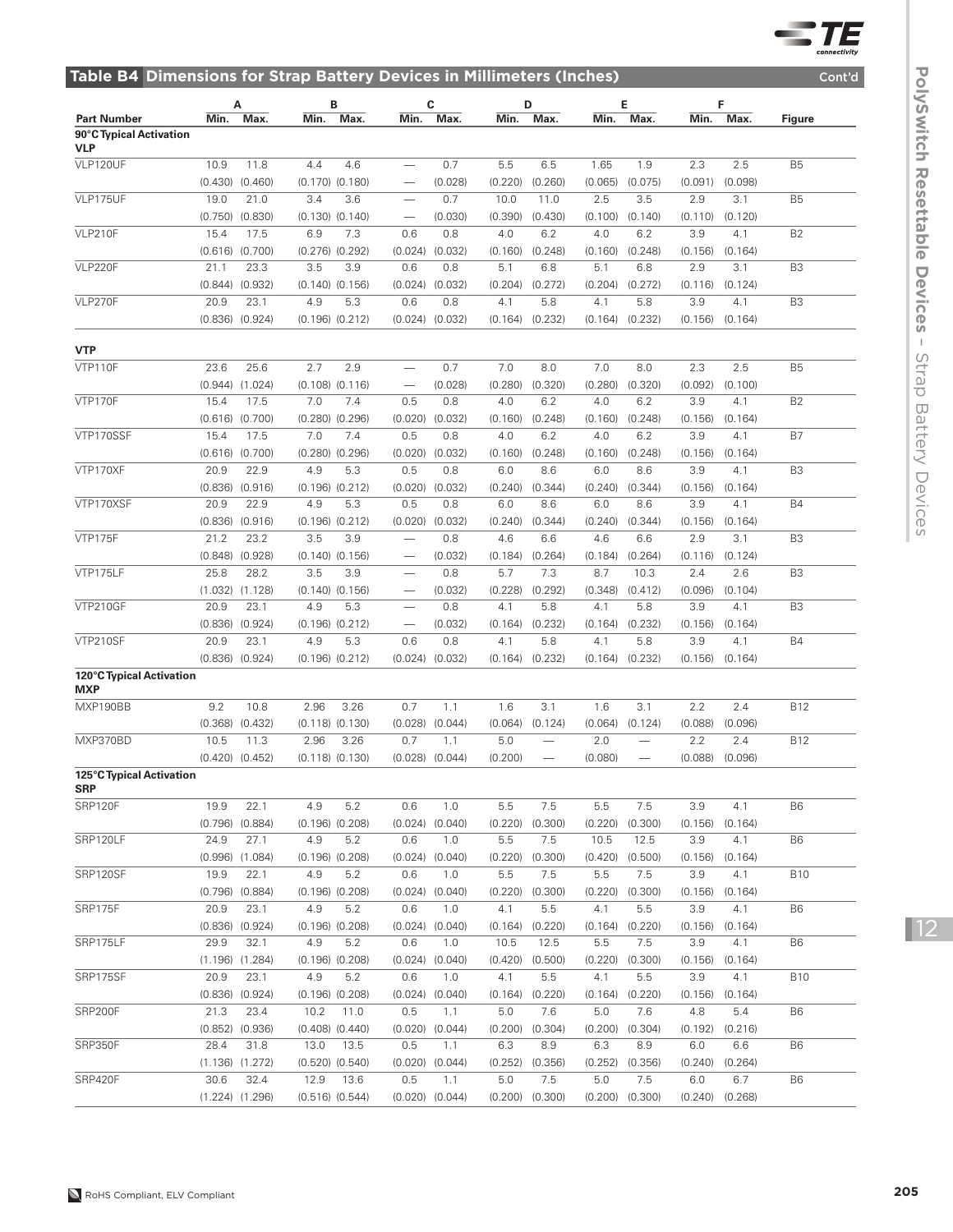

| Table B4 Dimensions for Strap Battery Devices in Millimeters (Inches) |         |                     |                     |                     |         |         |         |                     |         |         |         |         | Cont'd         |
|-----------------------------------------------------------------------|---------|---------------------|---------------------|---------------------|---------|---------|---------|---------------------|---------|---------|---------|---------|----------------|
|                                                                       |         | А                   |                     | в                   |         | C       |         | D                   |         | E       |         | F       |                |
| <b>Part Number</b>                                                    | Min.    | Max.                | Min.                | Max.                | Min.    | Max.    | Min.    | Max.                | Min.    | Max.    | Min.    | Max.    | <b>Figure</b>  |
| LR4                                                                   |         |                     |                     |                     |         |         |         |                     |         |         |         |         |                |
| LR4-190F                                                              | 19.9    | 22.1                | 4.9                 | 5.5                 | 0.6     | 1.0     | 5.5     | 7.5                 | 5.5     | 7.5     | 3.9     | 4.1     | B <sub>8</sub> |
|                                                                       | (0.796) | (0.884)             | $(0.196)$ $(0.220)$ |                     | (0.024) | (0.040) | (0.220) | (0.300)             | (0.220) | (0.300) | (0.156) | (0.164) |                |
| LR4-260F                                                              | 20.9    | 23.1                | 4.9                 | 5.5                 | 0.6     | 1.0     | 4.1     | 5.5                 | 4.1     | 5.5     | 3.9     | 4.1     | B <sub>8</sub> |
|                                                                       | (0.836) | (0.924)             | $(0.196)$ $(0.220)$ |                     | (0.024) | (0.040) | (0.164) | (0.220)             | (0.164) | (0.220) | (0.156) | (0.164) |                |
| LR4-260SF                                                             | 20.9    | 23.1                | 4.9                 | 5.5                 | 0.6     | 1.0     | 4.1     | 5.5                 | 4.1     | 5.5     | 3.9     | 4.1     | B <sub>9</sub> |
|                                                                       | (0.836) | (0.924)             | (0.196)             | (0.220)             | (0.024) | (0.040) | (0.164) | (0.220)             | (0.164) | (0.220) | (0.156) | (0.164) |                |
| LR4-380F                                                              | 24.0    | 26.0                | 6.9                 | 7.5                 | 0.6     | 1.0     | 4.1     | 5.5                 | 4.1     | 5.5     | 4.9     | 5.1     | B <sub>8</sub> |
|                                                                       | (0.960) | (1.040)             | (0.276)             | (0.300)             | (0.024) | (0.040) | (0.164) | (0.220)             | (0.164) | (0.220) | (0.196) | (0.204) |                |
| LR4-380XF                                                             | 32.2    | 35.8                | 4.9                 | 5.5                 | 0.6     | 1.0     | 5.5     | 7.5                 | 5.5     | 7.5     | 3.9     | 4.1     | B <sub>8</sub> |
|                                                                       | (1.288) | (1.432)             | (0.196)             | (0.220)             | (0.024) | (0.040) | (0.220) | (0.300)             | (0.220) | (0.300) | (0.156) | (0.164) |                |
| LR4-450F                                                              | 24.0    | 26                  | 9.9                 | 10.5                | 0.6     | 1.0     | 5.3     | 6.7                 | 5.3     | 6.7     | 5.9     | 6.1     | B <sub>8</sub> |
|                                                                       | (0.960) | (1.040)             | (0.396)             | (0.420)             | (0.024) | (0.040) | (0.212) | (0.268)             | (0.212) | (0.268) | (0.236) | (0.244) |                |
| LR4-550F                                                              | 35.0    | 37.0                | 6.9                 | 7.5                 | 0.6     | 1.0     | 5.3     | 6.7                 | 5.3     | 6.7     | 4.9     | 5.1     | B <sub>8</sub> |
|                                                                       | (1.400) | (1.480)             | (0.276)             | (0.300)             | (0.024) | (0.040) | (0.212) | (0.268)             | (0.212) | (0.268) | (0.196) | (0.204) |                |
| LR4-600F                                                              | 24.0    | 26.0                | 13.9                | 14.5                | 0.6     | 1.0     | 4.1     | 5.5                 | 4.1     | 5.5     | 5.9     | 6.1     | B <sub>8</sub> |
|                                                                       | (0.960) | (1.040)             | (0.556)             | (0.580)             | (0.024) | (0.040) | (0.164) | (0.220)             | (0.164) | (0.220) | (0.236) | (0.244) |                |
| LR4-600XF                                                             | 40.5    | 42.7                | 6.9                 | 7.5                 | 0.6     | 1.0     | 5.2     | 6.8                 | 5.2     | 6.8     | 4.9     | 5.1     | B <sub>8</sub> |
|                                                                       | (1.620) | (1.708)             | (0.276)             | (0.300)             | (0.024) | (0.040) | (0.208) | (0.272)             | (0.208) | (0.272) | (0.196) | (0.204) |                |
| LR4-730F                                                              | 27.1    | 29.1                | 13.9                | 14.5                | 0.6     | 1.0     | 4.1     | 5.5                 | 4.1     | 5.5     | 5.9     | 6.1     | B <sub>8</sub> |
|                                                                       | (1.084) | (1.164)             | (0.556)             | (0.580)             | (0.024) | (0.040) | (0.164) | (0.220)             | (0.164) | (0.220) | (0.236) | (0.244) |                |
| LR4-900F                                                              | 45.4    | 47.6                | 7.9                 | 8.5                 | 0.9     | 1.3     | 4.6     | 6.2                 | 4.6     | 6.2     | 5.9     | 6.1     | B <sub>8</sub> |
|                                                                       | (1.816) | (1.904)             |                     | $(0.316)$ $(0.340)$ | (0.036) | (0.052) | (0.184) | (0.248)             | (0.184) | (0.248) | (0.236) | (0.244) |                |
| LR4-1300SSF                                                           | 61.5    | 66.5                | 9.4                 | 10.0                | 0.9     | 1.3     | 5.0     | 7.5                 | 5.0     | 7.5     | 5.9     | 6.1     | <b>B11</b>     |
|                                                                       |         | $(2.460)$ $(2.660)$ |                     | $(0.376)$ $(0.400)$ | (0.036) | (0.052) |         | $(0.200)$ $(0.300)$ | (0.200) | (0.300) | (0.236) | (0.244) |                |

# **Figure B13-B18 Typical Time-to-trip Curves at 20°C for Strap Battery Devices**

- A = VLR170F
- B = VLR175F
- C = VLR230F

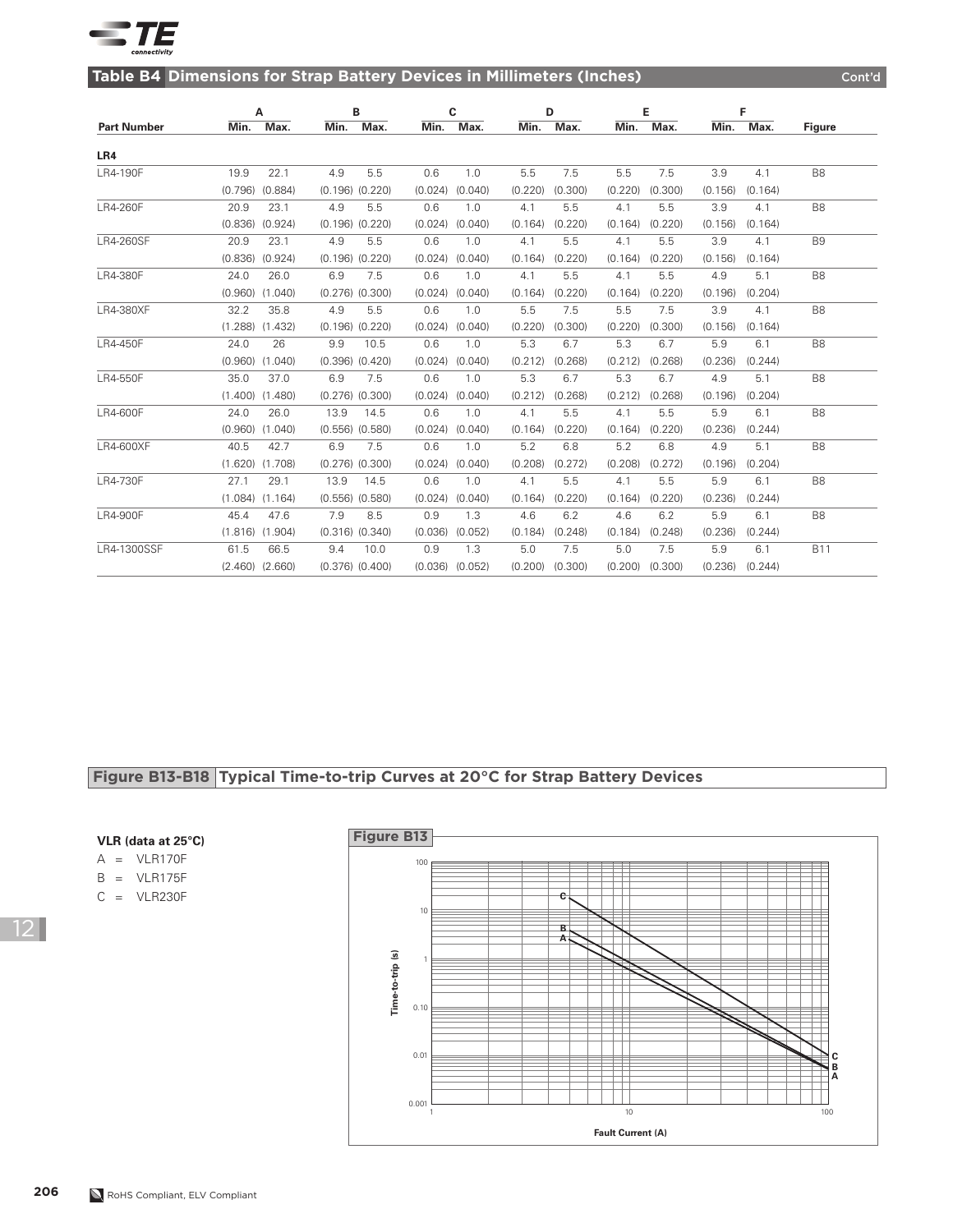# **Figure B13-B18** Typical Time-to-trip Curves at 20°C for Strap Battery Devices **Conti**d

# **PolySwitchResettableDevices** – Strap Battery

Devices

- A = VLP120UF
- B = VLP175UF
- C = VLP210F
- D = VLP220F
- E = VLP270F

A = VTP110F B = VTP170F C = VTP175F D = VTP210GF





# **MXP (data at 25°C)**

- A = MXP190BB
- B = MXP370BD

**Figure B16** 10 **B A** 1 TypicalTime-to-trip (s) **TypicalTime-to-trip (s)** 0.10 **B** 0.01 **A** 0.001  $10$  100 **Fault Current (A)**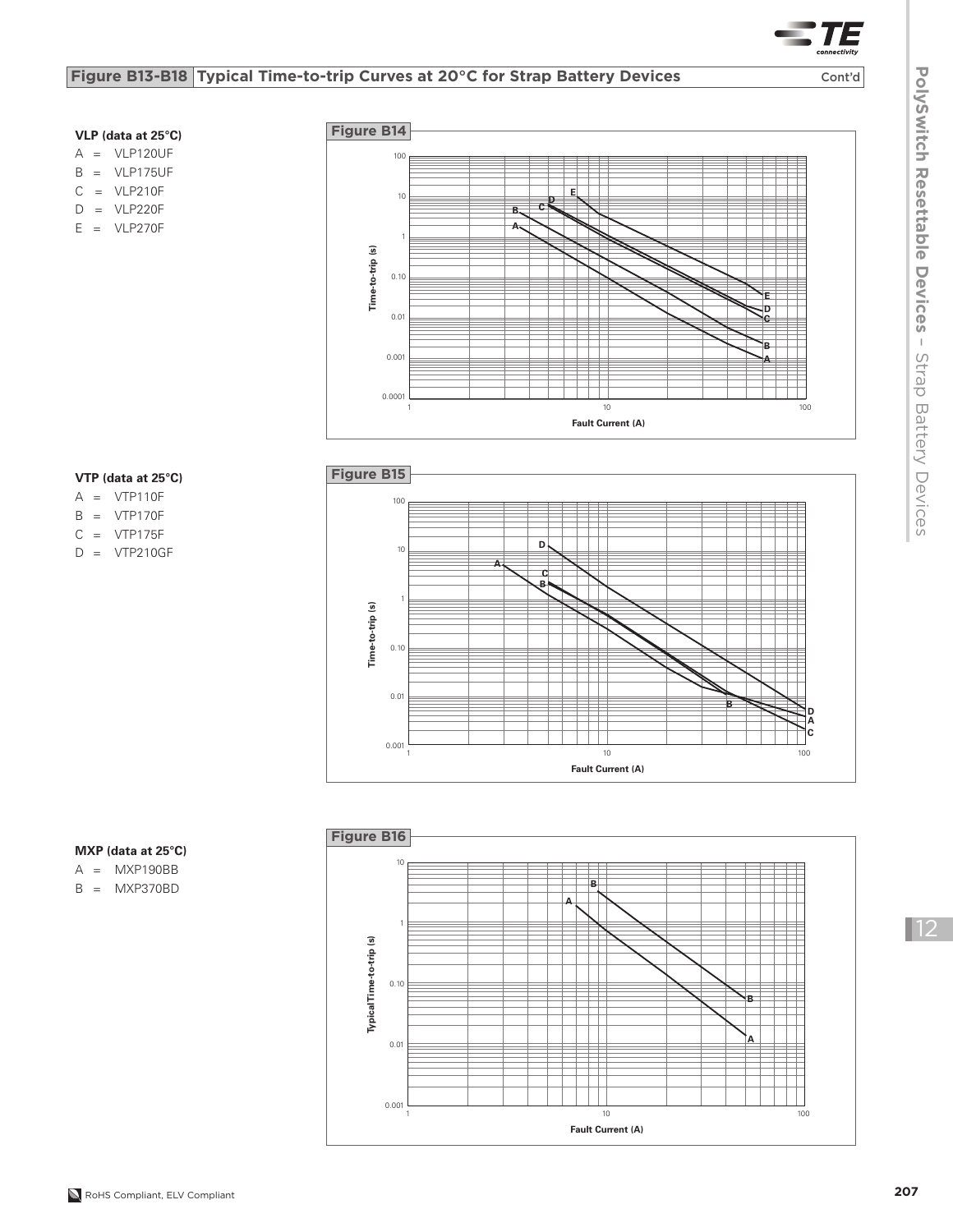

# **Figure B13-B18** Typical Time-to-trip Curves at 20°C for Strap Battery Devices **Conti**d

- A = SRP120F
- B = SRP175F
- C = SRP200F
- D = SRP350F
- $E =$  SRP420F

A = LR4-190F B = LR4-260F C = LR4-380F  $D = LR4-450F$  $E = LR4-550F$ F = LR4-600F G = LR4-730F H = LR4-900F I = LR4-1300SSF





# **Table B5 Physical Characteristics and Environmental Specifications for Strap Battery Devices**

| <b>VLR</b>                          |                                                |                          |
|-------------------------------------|------------------------------------------------|--------------------------|
| <b>Physical Characteristics</b>     |                                                |                          |
| Lead material                       | 0.125mm nominal thickness, quarter-hard nickel |                          |
| Tape material                       | Polyester                                      |                          |
| <b>Environmental Specifications</b> |                                                |                          |
| Test                                | <b>Conditions</b>                              | <b>Resistance Change</b> |

| lest           | Conditions                  | <b>Resistance Change</b> |  |
|----------------|-----------------------------|--------------------------|--|
| Passive aging  | $-40^{\circ}$ C, 1000 hours | $\pm 5\%$ typical        |  |
|                | 60°C, 1000 hours            | $\pm 20\%$ typical       |  |
| Humidity aging | 60°C/95% RH, 1000 hours     | ±30% typical             |  |
| Thermal shock  | 85°C. -40°C (10 times)      | $\pm 5\%$ typical        |  |
| Vibration      | MIL-STD-883D, Method 2026   | No change                |  |
|                |                             |                          |  |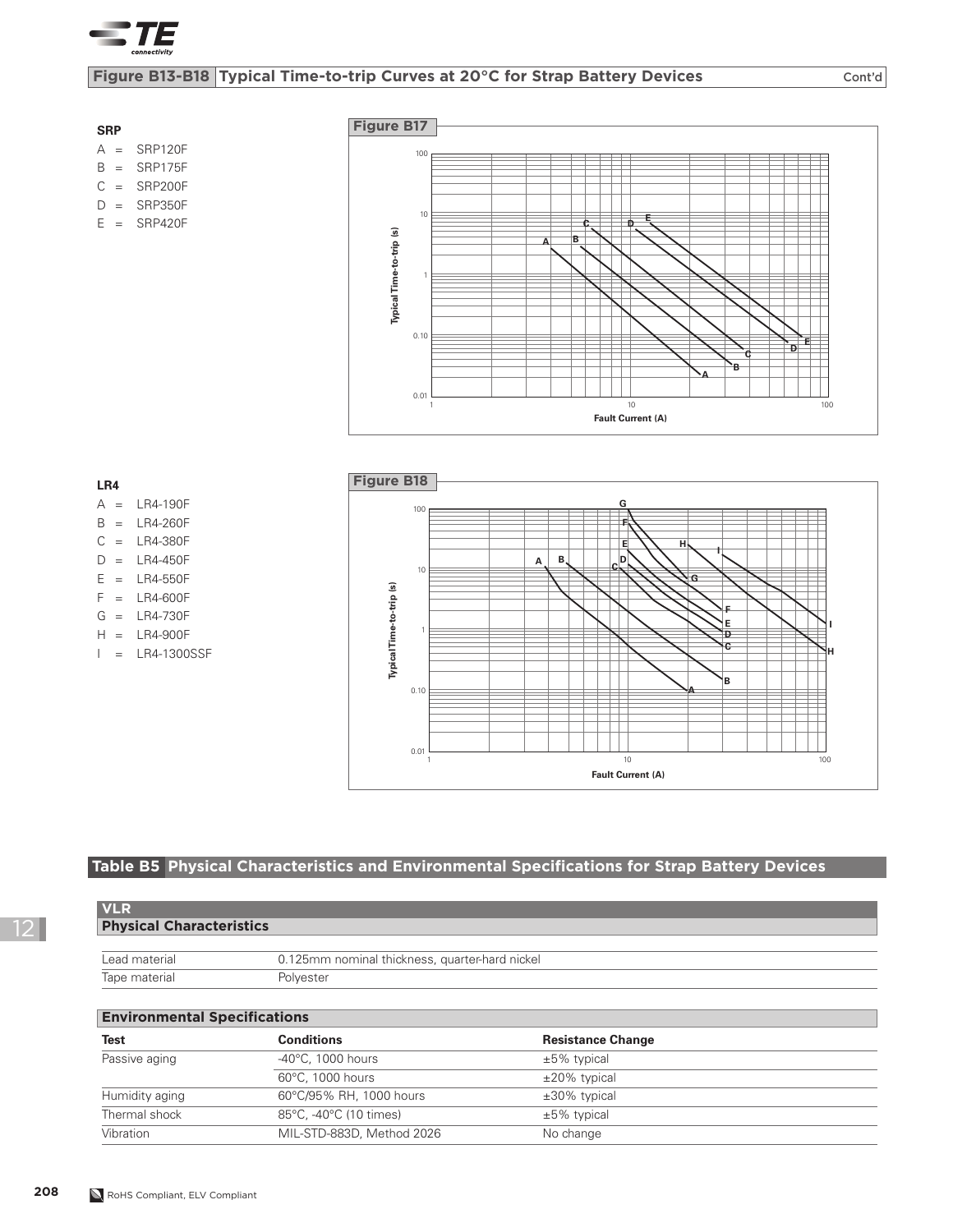# **Table B5** Physical Characteristics and Environmental Specifications for Strap Battery Devices **Contid**

# **VLP and VTP Physical Characteristics**

| Lead material | 0.125mm nominal thickness, quarter-hard nickel |
|---------------|------------------------------------------------|
| Tape material | olyester                                       |

# **Environmental Specifications**

| <b>Test</b>    | <b>Conditions</b>           | <b>Resistance Change</b> |  |
|----------------|-----------------------------|--------------------------|--|
| Passive aging  | $-40^{\circ}$ C, 1000 hours | $±5\%$ typical           |  |
|                | 60°C, 1000 hours            | $±10\%$ typical          |  |
| Humidity aging | 60°C/95% RH, 1000 hours     | $±10\%$ typical          |  |
| Thermal shock  | 85°C. -40°C (10 times)      | $\pm 5\%$ typical        |  |
| Vibration      | MIL-STD-883D, Method 2026   | No change                |  |

| <b>MXP</b>                      |                                           |  |
|---------------------------------|-------------------------------------------|--|
| <b>Physical Characteristics</b> |                                           |  |
|                                 |                                           |  |
| Lead material                   | 0.1mm nominal thickness, half-hard nickel |  |
| Coating material                | Epoxy                                     |  |

| <b>Environmental Specifications</b> |                             |                          |  |
|-------------------------------------|-----------------------------|--------------------------|--|
| Test                                | <b>Conditions</b>           | <b>Resistance Change</b> |  |
| Passive aging                       | $-40^{\circ}$ C. 1000 hours | $±5\%$ typical           |  |
|                                     | 60°C, 1000 hours            | $\pm 20\%$ typical       |  |
| Humidity aging                      | 60°C/95% RH, 1000 hours     | $\pm 30\%$ typical       |  |
| Thermal shock                       | 85°C. -40°C (10 times)      | $±5\%$ typical           |  |
| Vibration                           | MIL-STD-883D, Method 2026   | No change                |  |

## **SRP Physical Characteristics**

| Lead material | 0.125mm nominal thickness, quarter-hard nickel |
|---------------|------------------------------------------------|
| Tape material | Polvester                                      |

# **Environmental Specifications**

| <b>Test</b>    | <b>Conditions</b>              | <b>Resistance Change</b> |
|----------------|--------------------------------|--------------------------|
| Passive aging  | 70°C, 1000 hours               | $\pm 10\%$ typical       |
| Humidity aging | 85°C/85% RH, 7 days            | $\pm 5\%$ typical        |
| Vibration      | MIL-STD-883C, Test Condition A | No change                |

| LR4                             |                                                |
|---------------------------------|------------------------------------------------|
| <b>Physical Characteristics</b> |                                                |
|                                 |                                                |
| Lead material                   | 0.125mm nominal thickness, quarter-hard nickel |

| Tape material | Polyester |
|---------------|-----------|

| <b>Environmental Specifications</b> |                           |                          |  |
|-------------------------------------|---------------------------|--------------------------|--|
| <b>Test</b>                         | <b>Conditions</b>         | <b>Resistance Change</b> |  |
| Passive aging                       | 70°C. 1000 hours          | $\pm 10\%$ typical       |  |
| Humidity aging                      | 85°C/85% RH, 7 days       | $\pm 5\%$ typical        |  |
| Vibration                           | MIL-STD-883D, Method 2026 | No change                |  |

**Note:** Storage conditions: 40°C max., 70% RH max.; devices should remain in original sealed bags prior to use. Devices may not meet specified values if these storage conditions are exceeded.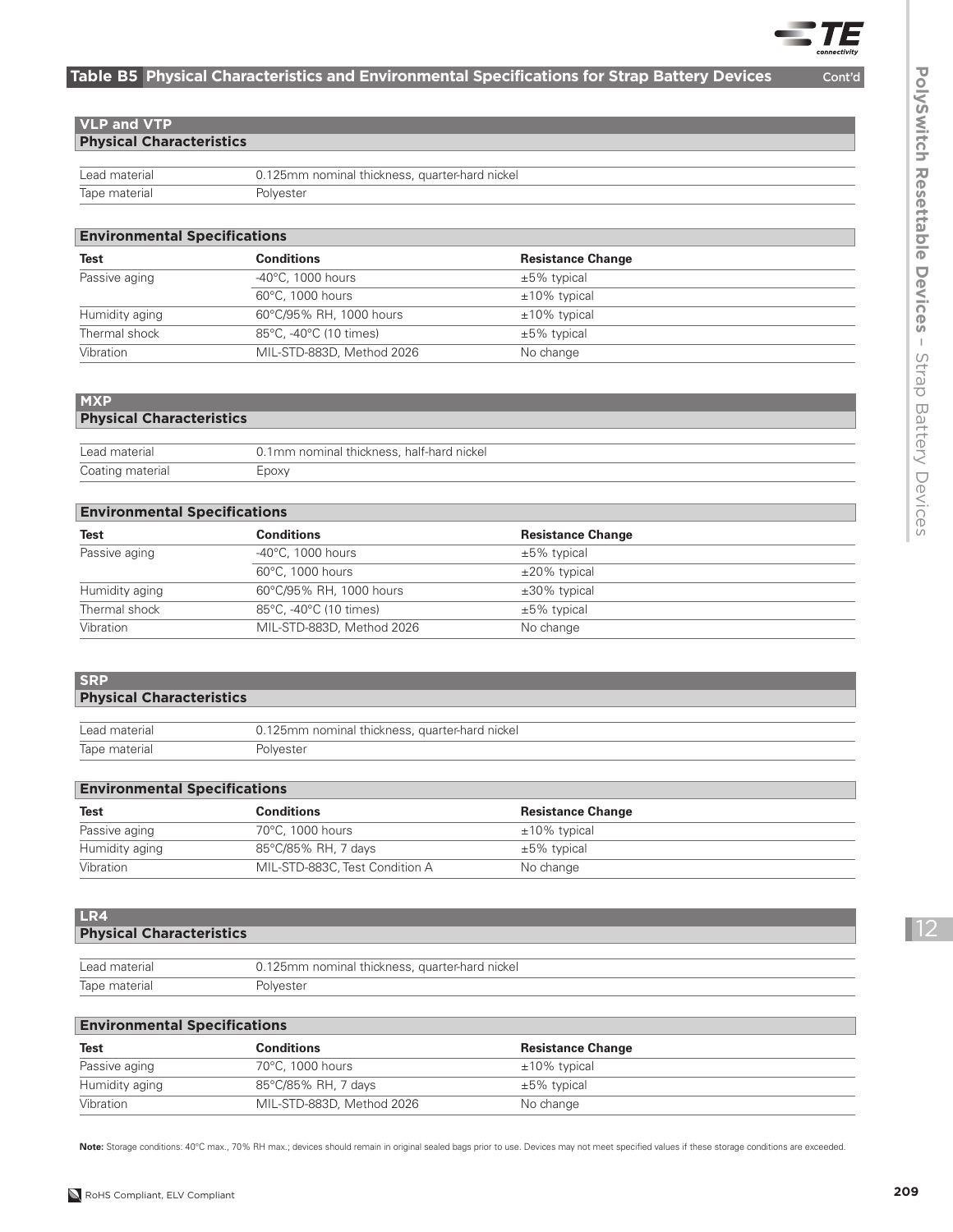

# **Table B6 Packaging and Marking Information/Agency Recognition for Strap Battery Devices**

| <b>Part Number</b>                     | Bag<br><b>Quantity</b> | Tape & Reel<br><b>Quantity</b> | <b>Standard Package</b><br><b>Quantity</b> | <b>Part Marking</b>             | <b>Agency Recognition</b> |
|----------------------------------------|------------------------|--------------------------------|--------------------------------------------|---------------------------------|---------------------------|
| 85°C Typical Activation<br><b>VLR</b>  |                        |                                |                                            |                                 |                           |
| VLR170F                                | 1,000                  | $\qquad \qquad -$              | 10,000                                     | R17                             | UL, CSA, TÜV              |
| VLR170LF                               | 1,000                  | $\overline{\phantom{0}}$       | 10,000                                     | R17                             | UL, CSA, TÜV              |
| VLR170UF                               | 1,000                  |                                | 10,000                                     | $\overbrace{\phantom{1232211}}$ | UL, CSA, TÜV              |
| VLR175F                                | 1,000                  |                                | 10,000                                     | R <sub>1</sub> X                | UL, CSA, TÜV              |
| VLR175LF                               | 1,000                  | $\overline{\phantom{0}}$       | 10,000                                     | R <sub>1</sub> X                | UL, CSA, TÜV              |
| VLR175UF                               | 1,000                  |                                | 10,000                                     | $\overbrace{\phantom{1232211}}$ | UL, CSA, TÜV              |
| VLR230F                                | 1,000                  | $\overline{\phantom{0}}$       | 10,000                                     | R <sub>23</sub>                 | UL, CSA, TÜV              |
| 90°C Typical Activation<br><b>VLP</b>  |                        |                                |                                            |                                 |                           |
| VLP120UF                               | 1,000                  |                                | 10,000                                     |                                 | UL, CSA, TÜV              |
| VLP175UF                               | 1,000                  |                                | 10,000                                     |                                 | UL, CSA, TÜV              |
| VLP210F                                | 1,000                  |                                | 10,000                                     | W21                             | UL, CSA, TÜV              |
| VLP220F                                | 1,000                  |                                | 10,000                                     | W22                             | UL, CSA, TÜV              |
| VLP270F                                | 1,000                  | $\overline{\phantom{0}}$       | 10,000                                     | W27                             | UL, CSA, TÜV              |
| <b>VTP</b>                             |                        |                                |                                            |                                 |                           |
| VTP110F                                | 1,000                  | $\overline{\phantom{m}}$       | 10,000                                     | $\overbrace{\qquad \qquad }^{}$ | UL, CSA, TÜV              |
| VTP170F                                | 1,000                  |                                | 10,000                                     | V17                             | UL, CSA, TÜV              |
| VTP170SSF                              | 1,000                  | $\overline{\phantom{0}}$       | 10,000                                     | V17                             | UL, CSA, TÜV              |
| VTP170XF                               | 1,000                  | -                              | 10,000                                     | V17                             | UL, CSA, TÜV              |
| VTP170XSF                              | 1,000                  |                                | 10,000                                     | V17                             | UL, CSA, TÜV              |
| VTP175F                                | 1,000                  | $\overline{\phantom{0}}$       | 10,000                                     | V1X                             | UL, CSA, TÜV              |
| VTP175LF                               | 1,000                  | -                              | 10,000                                     | V1X                             | UL, CSA, TÜV              |
| VTP210GF                               | 1,000                  |                                | 10,000                                     | V21                             | UL, CSA, TÜV              |
| VTP210SF                               | 1,000                  | $\overline{\phantom{0}}$       | 10,000                                     | V21                             | UL, CSA, TÜV              |
| 120°C Typical Activation               |                        |                                |                                            |                                 |                           |
| <b>MXP</b><br>MXP190BB                 | 4,000                  |                                | 8,000                                      |                                 | UL, CSA, TÜV              |
| MXP370BD                               | 2,000                  |                                | 4,000                                      |                                 | UL, CSA, TÜV              |
| 125°C Typical Activation<br><b>SRP</b> |                        |                                |                                            |                                 |                           |
| SRP120F                                | 1,000                  |                                | 10,000                                     | 120                             | UL, CSA, TÜV              |
| SRP120LF                               | 1,000                  |                                | 10,000                                     | 120                             | UL, CSA, TÜV              |
| SRP120SF                               | 2,000                  | $\overline{\phantom{0}}$       | 10,000                                     | 120                             | UL, CSA, TÜV              |
| SRP175F                                | 2,000                  |                                | 10,000                                     | 175                             | UL, CSA, TÜV              |
| SRP175LF                               | 1,000                  |                                | 10,000                                     | 175                             | UL, CSA, TÜV              |
| SRP175SF                               | 2,000                  |                                | 10,000                                     | 175                             | UL, CSA, TÜV              |
| SRP200F                                | 1,000                  |                                | 10,000                                     | 200                             | UL, CSA, TÜV              |
| SRP350F                                | 500                    |                                | 10,000                                     | 350                             | UL, CSA, TÜV              |
| SRP420F                                | 500                    | $\overline{\phantom{0}}$       | 10,000                                     | 420                             | UL, CSA, TÜV              |
| LR4                                    |                        |                                |                                            |                                 |                           |
| LR4-190F                               | 2,000                  | $\overline{\phantom{0}}$       | 10,000                                     | E19                             | UL, CSA, TÜV              |
| LR4-260F                               | 1,000                  |                                | 10,000                                     | E26                             | UL, CSA, TÜV              |
| LR4-260SF                              | 1,000                  | —                              | 10,000                                     | E26                             | UL, CSA, TÜV              |
| LR4-380F                               | 1,000                  |                                | 10,000                                     | E38                             | UL, CSA, TÜV              |
| LR4-380XF                              | 1,000                  |                                | 10,000                                     | E38                             | UL, CSA, TÜV              |
| LR4-450F                               | 1,000                  | —                              | 10,000                                     | E45                             | UL, CSA, TÜV              |
| LR4-550F                               | 1,000                  | $\overline{\phantom{0}}$       | 10,000                                     | E55                             | UL, CSA, TÜV              |
| LR4-600F                               | 1,000                  | $\overline{\phantom{0}}$       | 10,000                                     | E60                             | UL, CSA, TÜV              |
| LR4-600XF                              | 1,000                  | —                              | 10,000                                     | E60                             | UL, CSA, TÜV              |
| LR4-730F                               | 1,000                  | $\overline{\phantom{0}}$       | 10,000                                     | E73                             | UL, CSA, TÜV              |
| LR4-900F                               | 500                    |                                | 10,000                                     | E90                             | UL, CSA, TÜV              |
| LR4-1300SSF                            | 250                    |                                | 10,000                                     | EX3                             | UL, CSA, TÜV              |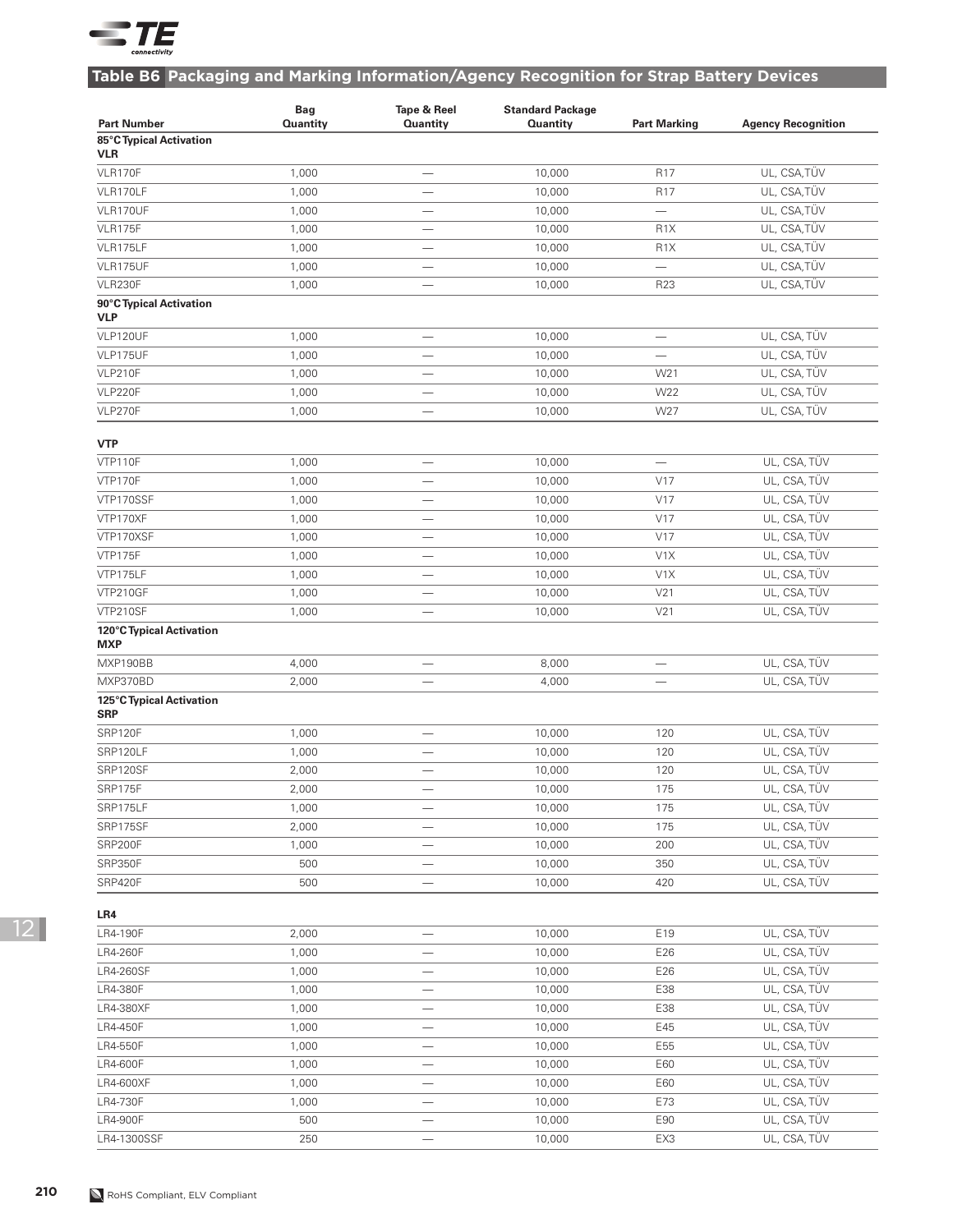

**PolySwitch**

**Resettable**

**Devices**

–

Strap Battery

Devices

## **Agency Recognition for Strap Battery Devices**

| UL                       | File # E74889                           |
|--------------------------|-----------------------------------------|
| <b>CSA</b>               | File #78165C                            |
| $ -$<br>T <sub>1</sub> N | Certificate number available on request |

# **Installation Guidelines for the Strap Family**

- PPTC devices operate by thermal expansion of the conductive polymer. If devices are placed under pressure or installed in spaces that would prevent thermal expansion, they may not properly protect against damage caused by fault conditions. Designs must be selected in such a manner that adequate space is maintained over the life of the product.
- Twisting, bending, or placing the PPTC device in tension will decrease the ability of the device to protect against damage caused by electrical faults. No residual force should remain on device after installation. Mechanical damage to the PPTC device may affect device performance and should be avoided.
- Chemical contamination of PPTC devices should be avoided. Certain greases, solvents, hydraulic fluids, fuels, industrial cleaning agents, volatile components of adhesives, silicones, and electrolytes can have an adverse effect on device performance.
- PPTC strap devices are designed to be resistance welded to battery cells or to pack interconnect straps, yet some precautions must be taken when doing so. In order for the PPTC device to exhibit its specified performance, weld placement should be a minimum of 2mm from the edge of the PPTC device, weld splatter must not touch the PPTC device, and welding conditions must not heat the PPTC device above its maximum operating temperature.
- PPTC strap devices are not designed for applications where reflow onto flex circuits or rigid circuit boards is required.
- The polyester tape on PPTC strap devices is intended for marking and identification purposes only, not for electrical insulation.
- The coating on MXP devices is intended to prevent oxidization/aging of the devices. Damaging the coating or causing the coating to delaminate can have negative effects on device performance and should be avoided.
- MXP devices have small PPTC chip size and therefore have weaker peel strength between polymer and Ni-foil of the chip. Excessive mechanical force to the device may cause delamination of Ni-foil from polymer.

## **Part Numbering System for Strap Battery Devices**



# **Warning :**

- Users should independently evaluate the suitability of and test each product selected for their own application.
- Operation beyond the maximum ratings or improper use may result in device damage and possible electrical arcing and flame.
- These devices are intended for protection against damage caused by occasional overcurrent or overtemperature fault conditions and should not be used when repeated fault conditions or prolonged trip events are anticipated.
- Contamination of the PPTC material with certain silicone-based oils or some aggressive solvents can adversely impact the performance of the devices.
- Device performance can be impacted negatively if devices are handled in a manner inconsistent with recommended electronic, thermal, and mechanical procedures for electronic components.
- PPTC devices are not recommended for installation in applications where the device is constrained such that its PTC properties are inhibited, for example in rigid potting materials or in rigid housings, which lack adequate clearance to accommodate device expansion.
- Operation in circuits with a large inductance can generate a circuit voltage (Ldi/dt) above the rated voltage of the device.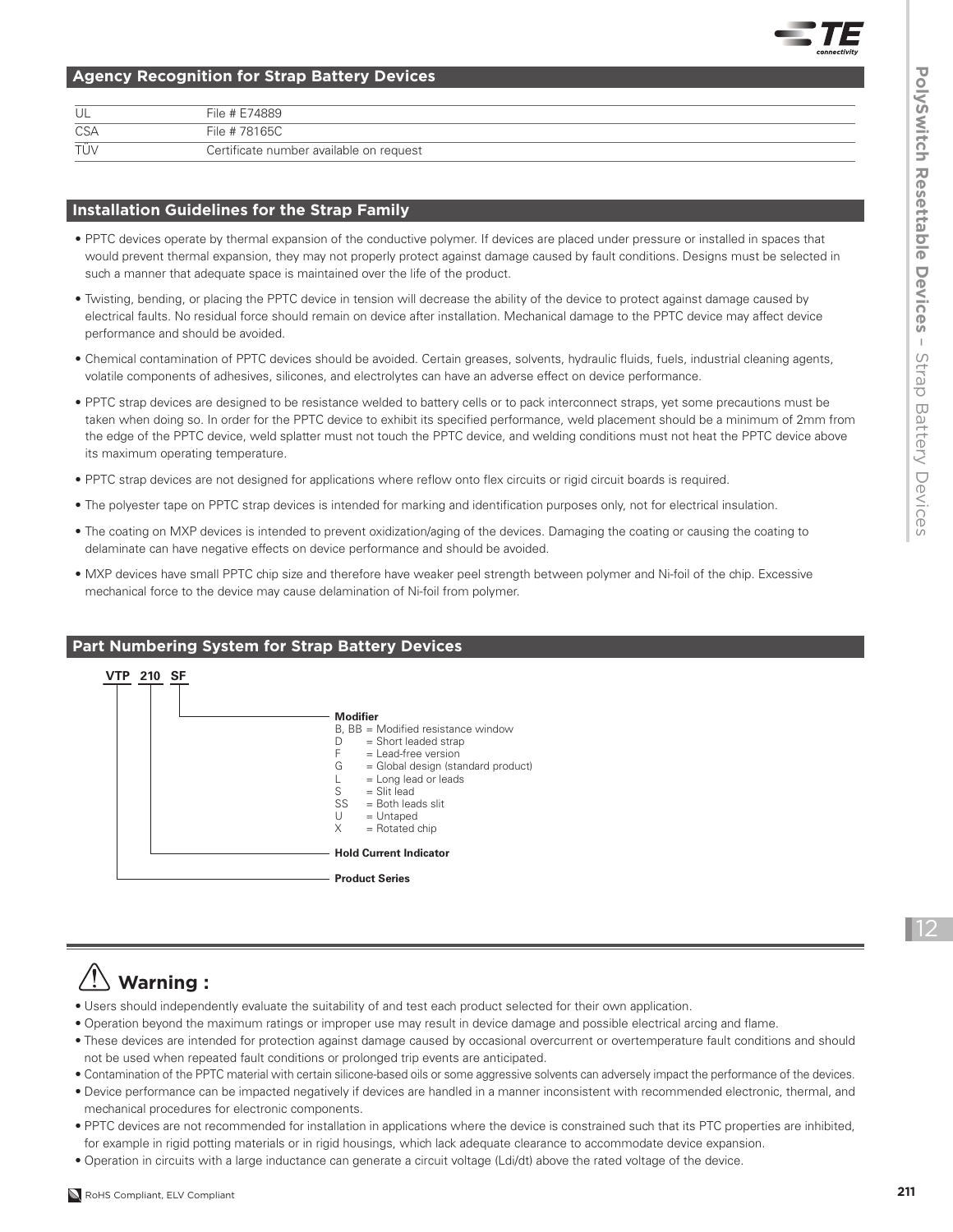